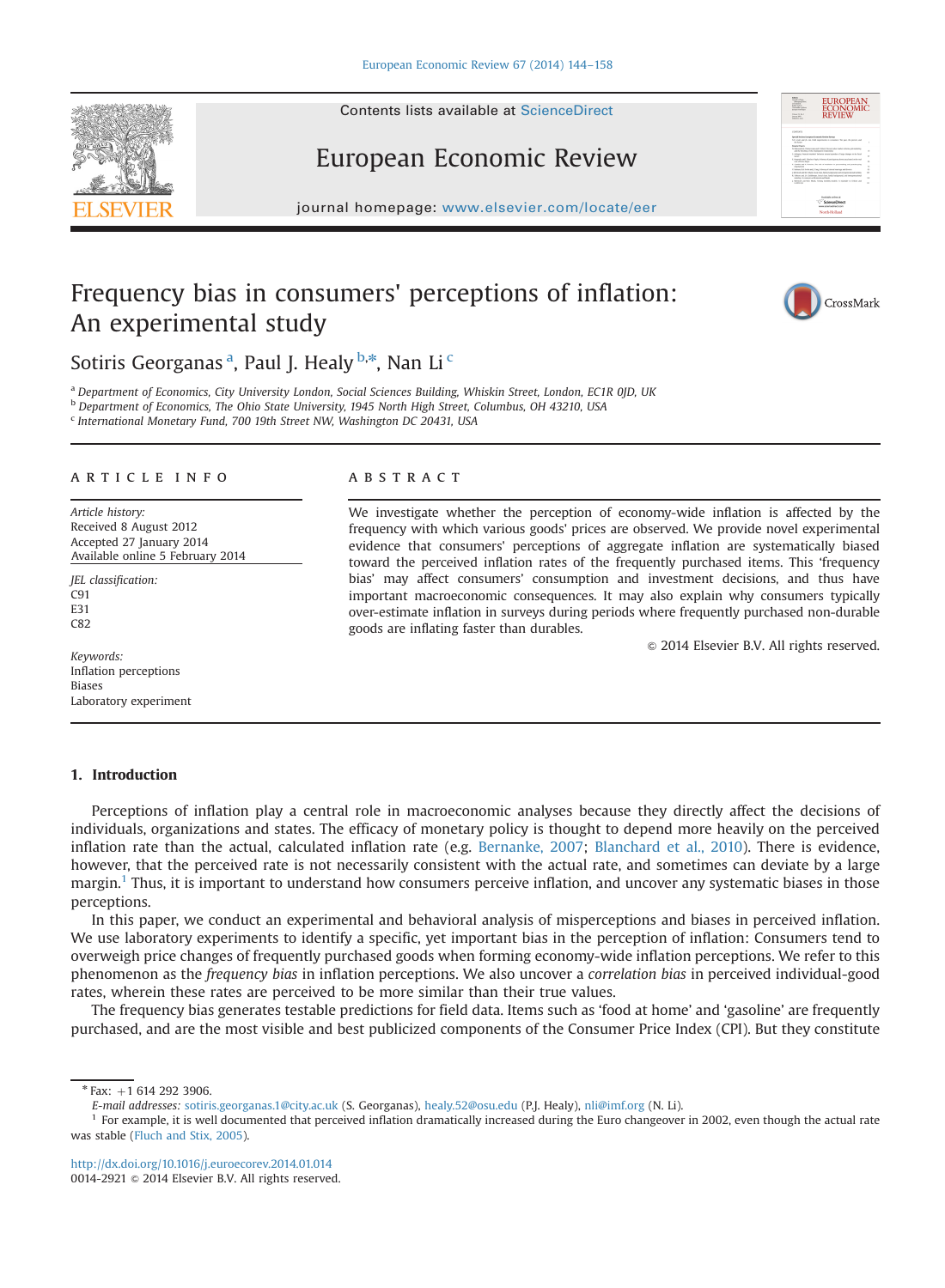only 8.9 percent and 3.7 percent of total aggregate expenditures, respectively, and therefore only a small fraction of the aggregate inflation rate.<sup>2</sup> Frequency-biased consumers will perceive overall inflation rates that are biased toward the inflation rates of gasoline and food. Survey evidence on inflation perceptions broadly supports this conclusion. For example, [Jonung \(1981\)](#page-13-0) finds that inflation perceptions of women are more biased than those of men, and attributes this to their more frequent retail shopping experiences and high food inflation rates at the time.<sup>3</sup> More recently, [Del Giovane and](#page-13-0) [Sabbatini \(2008\)](#page-13-0) document that perceived inflation tends to be higher during periods in which prices of frequently purchased goods (e.g. basic food products like milk and vegetables) experienced larger increases. [Jonung and Laidler \(1988\)](#page-13-0) show that perceptions are in general not rational, average perceptions of inflation are too high, and individual perceptions are strongly correlated with demographic characteristics and socioeconomic status.<sup>4</sup> In fact, macroeconomic policy makers often stress the importance of food prices "in determining the wage demands of labor and the inflationary expectations of all consumers" (p. 34, 1976 Economic Report of the President), suggesting some awareness of this bias. And it is the overall inflation rate that individuals must use when making financial investment and savings decisions, so a bias in perceptions of this rate should have real economic consequences through distorted allocations of financial assets.

Without the control of all relevant variables that the laboratory affords, however, it is difficult to provide anything more than suggestive evidence about such biases. For example, [Ranyard et al. \(2008\)](#page-14-0) point out that an apparent bias toward essential goods like food and gasoline may arise because official CPI calculations use aggregate expenditure shares, which are more heavily influenced by the larger purchases of high-income individuals. The median consumer's basket of goods contains more of these essential items than the CPI basket, so the median perception will appear to have a frequency bias. Our laboratory experiment rules out this explanation by forcing all subjects to consume the same basket. Field observations are further plagued by unobservable information sets, changing quality of goods, and lack of incentives in surveys [\(Mishkin, 1981\)](#page-14-0).<sup>5</sup> In contrast, all of these can be controlled and manipulated in the laboratory, allowing for cleaner measurement of perceptions.

Our experiment centers around a simulated shopping experience, where subjects have to choose to buy a variety of goods over time, each with its own rate of inflation. After shopping, subjects are asked their perceptions of the 'economy-wide' inflation rate during the experiment, as well as the rates of each individual good. In calculating the economy-wide rate, a well calibrated individual should take a weighted average of individual-good rates, weighing each by the fraction of their total expenditures spent on that good. Actual economy-wide inflation reports are clearly biased toward their reported rates of the more frequently purchased goods. Their individual-good reports are also more similar than the true rates. In a follow-up experiment, subjects who are told the true inflation rates of the individual goods still exhibit the frequency bias, indicating that the frequency bias does not stem from misperceptions of individual-good rates, but occurs only when aggregating those rates.

In our experiment, information sets are both observable and manipulable by the researcher. Subjects' beliefs are elicited in an incentive-compatible way. The basket of purchased goods is chosen in advance and perfectly observed. The purchased goods are fictitious and therefore not subject to quality variations. This level of control allows us to eliminate confounds and isolate biases. The limitation of the laboratory is in the generalizability of results, given the level of abstraction and the selfselected subject pool. But our findings are consistent with previous empirical work, and with our own analysis of survey data on inflation perceptions (Section [5\)](#page-12-0). This suggests that the bias observed in the laboratory may well be present in realworld perceptions in the field.

We are not the first to propose that inflation perceptions may exhibit the frequency bias. For example, excessively high perceptions of inflation after the Euro cash changeover have been attributed to the fact that frequently purchased goods happened to be inflating faster during that time period (e.g., [Del Giovane and Sabbatini, 2008\)](#page-13-0). [Bates and Gabor \(1986\)](#page-13-0) suggest that perceptions of inflation are altered by the availability of price change information in a person's memory.<sup>6</sup> [Del](#page-13-0) [Missier et al. \(2008\)](#page-13-0) show that inflation perceptions can be increased by priming subjects to think first about highly inflating goods. [Ranyard et al. \(2008\)](#page-14-0) argue that availability should be greater for more frequently purchased goods. Thus, availability provides an established psychological foundation for the frequency bias. Inspired by these arguments, and by the loss aversion aspect of prospect theory [\(Kahneman and Tversky, 1979](#page-14-0); [Brachinger, 2008\)](#page-13-0) constructs an Index of Perceived Inflation (IPI) that uses frequency-based weights on individual goods (instead of expenditure-based weights), and an asymmetric perception of price increases versus decreases. [Jungermann et al. \(2007\)](#page-13-0) provide empirical support for these assumptions using a novel survey on inflation perceptions and frequencies of purchase.<sup>7</sup>

<sup>&</sup>lt;sup>2</sup> These expenditure shares are based on the average weight over 1980–2010 from the U.S. Bureau of Labor Statistics.

<sup>&</sup>lt;sup>3</sup> In a recent survey of Ohio consumers, [Bryan and Venkatu \(2001a\)](#page-13-0) also find that women perceive higher rates of recent-past inflation than men, even controlling for age, socioeconomic and educational differences.

<sup>&</sup>lt;sup>4</sup> For example, perceptions tend to be higher for young people, women, unmarried individuals, minorities, and lower-income individuals. Similar patterns have also been documented in the U.S. [\(Bryan and Venkatu, 2001b\)](#page-13-0), England [\(Blanchflower and MacCoille, 2009\)](#page-13-0), Ireland [\(Duffy and Lunn, 2009\)](#page-13-0) and New Zealand ([Leung, 2009](#page-14-0)).

<sup>5</sup> Recent attempts have been made to correct for the upward bias introduced by substitution effect and quality improvement in the official CPI. Comparing the perceived inflation with chain-weighted hedonic CPI inflation would result in larger gap, as the improved CPI inflation is typically lower than the unadjusted CPI inflation.

 $6$  [Tversky and Kahneman \(1973\)](#page-14-0) first formalized availability as influencing perceptions of lotteries, but the extension to price changes is transparent.

<sup>7</sup> [Jungermann et al. \(2007\)](#page-13-0) find that absolute levels of perceived inflation correlate with purchase frequencies (which are self-reported on a three-point scale), but they do not correlate errors in perceived rates with the rates of frequently purchased goods. Their findings would not represent a bias if frequently purchased goods in fact had higher inflation during the survey period.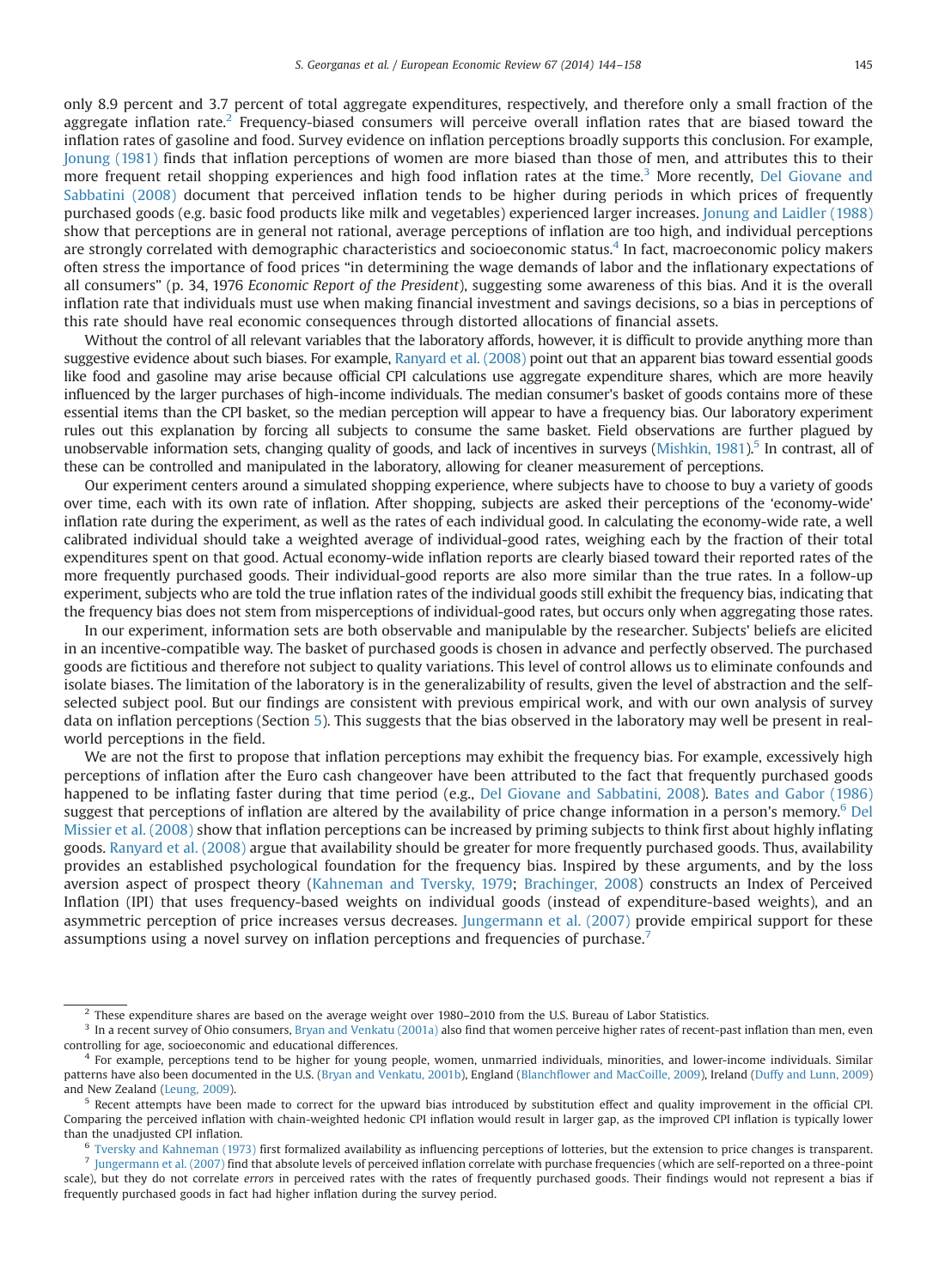<span id="page-2-0"></span>A number of other factors have been identified that influence perceptions of inflation. These include socio-economic status, education level, personal income levels and income growth rates, personal experience with prices, social amplification by media, past expectations of current-period inflation, nationality, and the time horizon in question. A separate strand of research focuses on the formation of reference prices, where new prices are evaluated against past reference points. See [Ranyard et al. \(2008\)](#page-14-0) and [Mazumdar et al. \(2005\)](#page-14-0) for surveys of these respective literatures.

To our knowledge, the correlation bias in individual-good perceptions has not been documented, because almost all studies of inflation focus only on the economy-wide rate. But in other domains it is well documented that subjects employ a similarity heuristic, assessing independent objects as more similar than warranted. It may also be a reasonable heuristic in this setting because, in practice, inflation rates of individual goods often do exhibit correlation.

The closest work to ours is that of [Huber \(2011\)](#page-13-0), who shows subjects cards with prices of various goods and asks them to guess the overall inflation rate with respect to previously shown reference prices. As in our experiment, subjects report higher inflation when frequently seen goods are inflating faster, documenting a frequency bias in that task. Huber also observed surprisingly accurate inflation reports for individual goods and, therefore, no correlation bias. This is likely because Huber's subjects were trained in performing inflation calculations at the start of the experiment and only had to compare observed prices against a known reference price. Our subjects, in contrast, faced a long stream of adjusting prices and were not trained in inflation calculations.<sup>8</sup> Thus, we view Huber's result as similar to our finding that the frequency bias persists when individual-good inflation rates are known, but is less informative about settings where biases in individual-good rates are also present.

A handful of experimental studies investigate the formation of expectations of future prices (e.g. [Schmalensee, 1976](#page-14-0); [Garner, 1982](#page-13-0); [Camerer, 1992;](#page-13-0) [Hey, 1994\)](#page-13-0). In these contexts, the rational expectations hypothesis is generally rejected in favor of adaptive expectations models. [Adam \(2007\)](#page-13-0) studies forecasts of future inflation rates in a simulated macroeconomic model and finds that subjects adopt a 'Restricted Perceptions Equilibrium' in which agents use simple forecast functions only and outcomes and beliefs reinforce each other. [Pfajfar and Zakelj \(2009\)](#page-14-0) find that, within a New Keynesian sticky price framework, subjects use various models of expectations formation of inflation, including sticky information, adaptive learning and rational rules. [Burke and Manz \(2011\)](#page-13-0) study how economic literacy affects inflation expectations formation through two specific channels: the choice of information and the use of given information. [Malmendier and Nagel \(2012\)](#page-14-0) propose a personal experience-based model of expectations formation. Using cross-sectional survey data, they find differences in expectations across age groups can be explained by the variations in their life-time inflation experiences.

The rest of the paper is organized as follows. We formally define the frequency bias in Section 2. In [Section 3](#page-3-0) we describe the experimental design and present the various results from the laboratory. In [Section 5,](#page-12-0) we relate our findings in the lab to survey observations. [Section 6](#page-13-0) concludes.

#### 2. The frequency bias defined

Economy-wide inflation rates are generally calculated as the rate of change in the total price of a representative basket of goods. Formally, if each good i's price at some point in time t is given by  $p_{in}$ , and if a basket is comprised of  $q_i$  units of each good i, then the period-t price of the basket is given by

$$
P_t = \sum_i q_i p_{it}.\tag{1}
$$

The inflation rate from period  $t-1$  to t for each good is given by  $\pi_{it} = (p_{it} - p_{i,t-1})/p_{i,t-1}$ , and the economy-wide inflation rate<br>is  $U_t = (p_t - p_{i,t-1})/p_{i,t-1}$ . A bit of algebra shows that the aggregate inflation rate is  $\Pi_t = (P_t - P_{t-1})/P_{t-1}$ . A bit of algebra shows that the aggregate inflation rate must be a convex combination of individual-<br>good inflation rates, with the weight on each good equal to its share of the total expenditu good inflation rates, with the weight on each good equal to its share of the total expenditure in period  $t-1$ . Formally, we<br>have have

$$
\Pi_t = \sum_i \theta_{i,t-1} \pi_{it},\tag{2}
$$

where

$$
\theta_{i,t-1} = \frac{q_i p_{i,t-1}}{\sum_j q_j p_{j,t-1}}.\tag{3}
$$

We refer to  $\theta_{it}$  as the expenditure weight for good i at time t. For our experiments  $\theta_{it}$  does not vary with time, so we typically ignore the t subscript in the notation.

In reality, consumers may have perceptions of inflation for each good i, denoted  $\pi^p_i$ , that differ from the true good-i inflation rate  $\pi_i$ . Their perception of the economy-wide inflation rate  $(\Pi^p)$  may also differ from the true economy-wide rate (Π). We can relate these perceived rates by

$$
\Pi^p = \sum_i \omega_i \pi_i^p,\tag{4}
$$

$$
^{(4)}
$$

 $8$  Huber also did not study price recall, and did not elicit reports in an incentive-compatible way.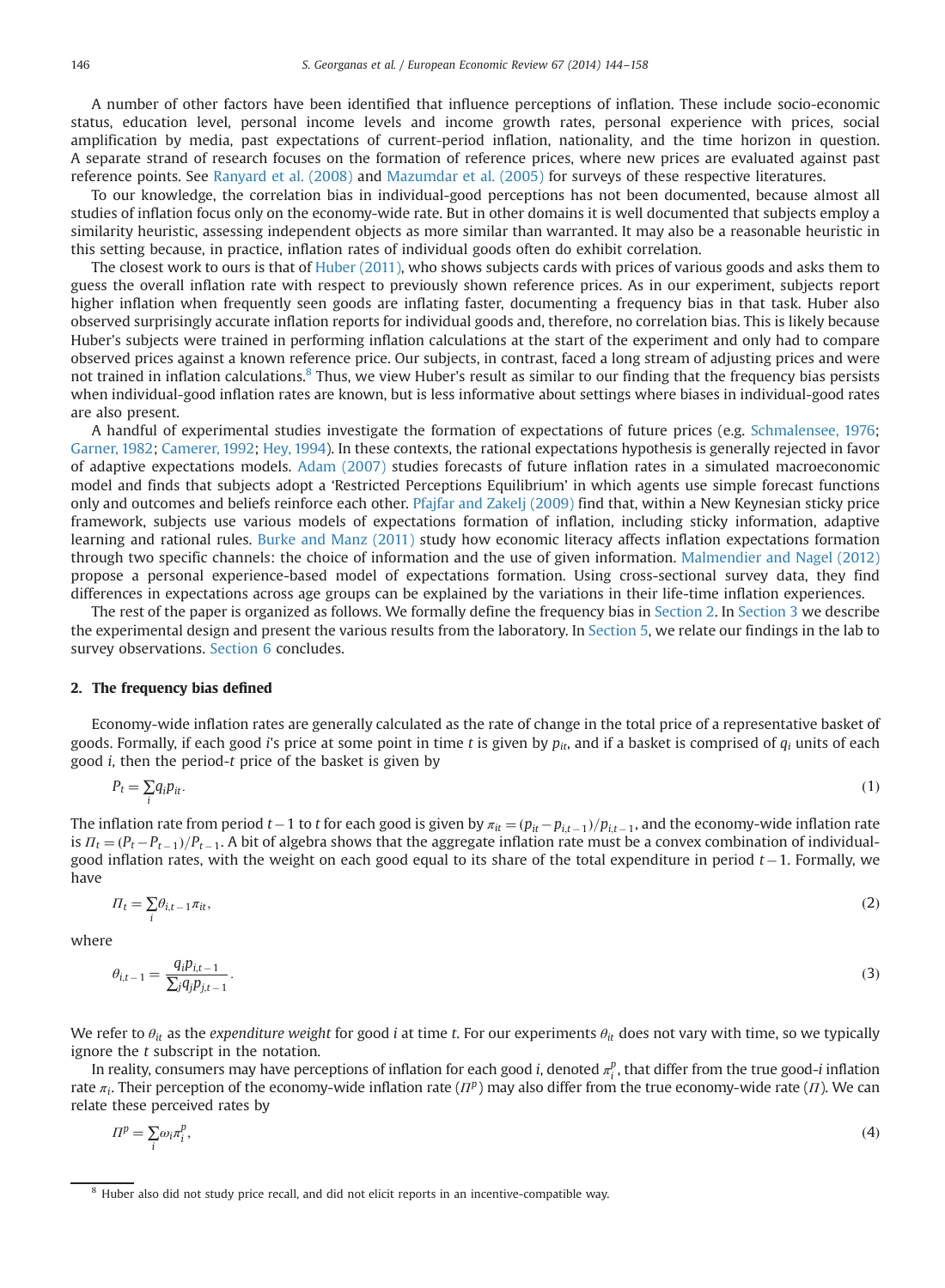<span id="page-3-0"></span>where  $\omega_i$  is the weight the consumer actually places on  $\pi^p_i$ . Regardless of the accuracy of each  $\pi^p_i$ , if a consumer understands that economy-wide inflation rates are calculated by constructing a basket of  $q_i$  units of each good i, then it must be that  $\omega_i = \theta_i$ for each  $i.9$ 

A frequency bias occurs when the consumer's actual weights  $\omega_i$  deviate from  $\theta_i$ , with more weight put on goods that are more frequently purchased, and less weight put on goods that are less frequently purchased. To separate frequency of purchase from quantity purchased, we let  $q_i = n_i \mu_i$ , where  $n_i$  is the number of times good *i* was purchased in the given time period (measured as the number of distinct transactions), and  $\mu_i$  is the average quantity per purchase. The *frequency weight* of good  $i$  is given by

$$
\phi_i = \frac{n_i}{\sum_j n_j} \tag{5}
$$

From these weights we can formally define the frequency bias:

**Definition 1.** A consumer's perceptions of inflation exhibit the frequency bias if there is some  $\alpha > 0$  such that, for each good i,

$$
\omega_i = \alpha \phi_i + (1 - \alpha)\theta_i,\tag{6}
$$

where  $\phi_i = n_i / \sum_i n_i$  is the relative frequency with which good *i* is purchased and  $\theta_i = P_i / P$  is the fraction of total expenditures spent on good i.

The degree to which consumers use frequency weights versus expenditure weights is captured by the parameter  $\alpha$ . An unbiased consumer has  $\alpha = 0$ . Given  $\alpha$ , the perception of the overall inflation rate is calculated as

$$
\Pi^{p} = \sum_{i} \omega_{i} \pi_{i}^{p}
$$
  
= 
$$
\sum_{i} [\alpha \phi_{i} + (1 - \alpha)\theta_{i}] \pi_{i}^{p}.
$$

Letting  $\Pi_{\text{EXP}}^p = \sum_i \theta_i \pi_i^p$  be the correct expenditure-weighted inflation rate and  $\Pi_{\text{FREQ}}^p = \sum_i \phi_i \pi_i^p$  be the frequency-based inflation rate we have that inflation rate, we have that

$$
\Pi^p = \alpha \Pi_{\text{FREG}}^p + (1 - \alpha) \Pi_{\text{EXP}}^p. \tag{7}
$$

Thus, the frequency bias can equivalently be expressed as a bias in  $\Pi^p$  toward  $\Pi^p_{\texttt{FREG}}$ .<sup>10</sup>

Again, the parameter  $\alpha$  provides a simple way to measure the magnitude of the bias. It is this parameter that we measure in our controlled laboratory experiments.

The frequency bias represents an error in how individuals aggregate the inflation rates within their own consumption basket. The bias will be observed at an aggregate level (aggregating across individuals) as long as most individuals have similar relative frequencies of purchasing various goods.

#### 3. The laboratory experiment

# 3.1. Experimental design

The experiment is designed to measure perceived inflation rates in a simulated economy. The frequency bias can be estimated by comparing reported perceptions of economy-wide inflation against the reported perceptions of inflation for each individual good. If the frequency bias is strong, then economy-wide inflation reports will be biased toward the inflation rates of goods that are purchased more frequently; therefore, we compare a baseline treatment with fairly flat inflation (Treatment EQ) to two treatments where the most-frequently purchased goods inflation rates are either large and positive (Treatment POS) or large and negative (Treatment NEG).

Nine experimental sessions were conducted at Ohio State University in November and December of 2009.<sup>11</sup> All subjects were Ohio State undergraduate students recruited via e-mail.<sup>12</sup> All sessions took place in the Ohio State Experimental Economics Laboratory. In total, 186 subjects participated in the experiment in sessions of roughly 21 subjects per session. Each subject was only allowed to participate in one session of this experiment.

<sup>&</sup>lt;sup>9</sup> If the consumer knows that a basket is used to calculate inflation rates, but they do not know the quantities  $q_i$ , then it still must be true that  $\omega_i \in [0, 1]$  for each *i* and  $\sum_i \omega_i = 1$ . In our experiment the qua

for each *i* and  $\sum_i \omega_i = 1$ . In our experiment the quantities  $q_i$  are clearly shown.<br><sup>10</sup> The Index of Perceived Inflation (IPI) developed by [Brachinger \(2008\)](#page-13-0) is similar to  $\pi_{\text{FREQ}}^p$ , except all individual-good ra they are positive to account for loss aversion.

<sup>11</sup> One small pilot session and one session with a technical flaw are excluded. Results from these sessions appear qualitatively similar to the nine reported sessions. The data are available upon request.

<sup>&</sup>lt;sup>12</sup> Existing evidence shows that undergraduate students behave similar to other populations in most economic decisions; there are some settings with systematic subject-pool differences, though there seems to be little guidance about which settings will generate differences and in which directions these differences will operate. Thus, from an ex-ante perspective, subject pool effects can be treated as unbiased noise. See [Fréchette \(2009\)](#page-13-0) for details.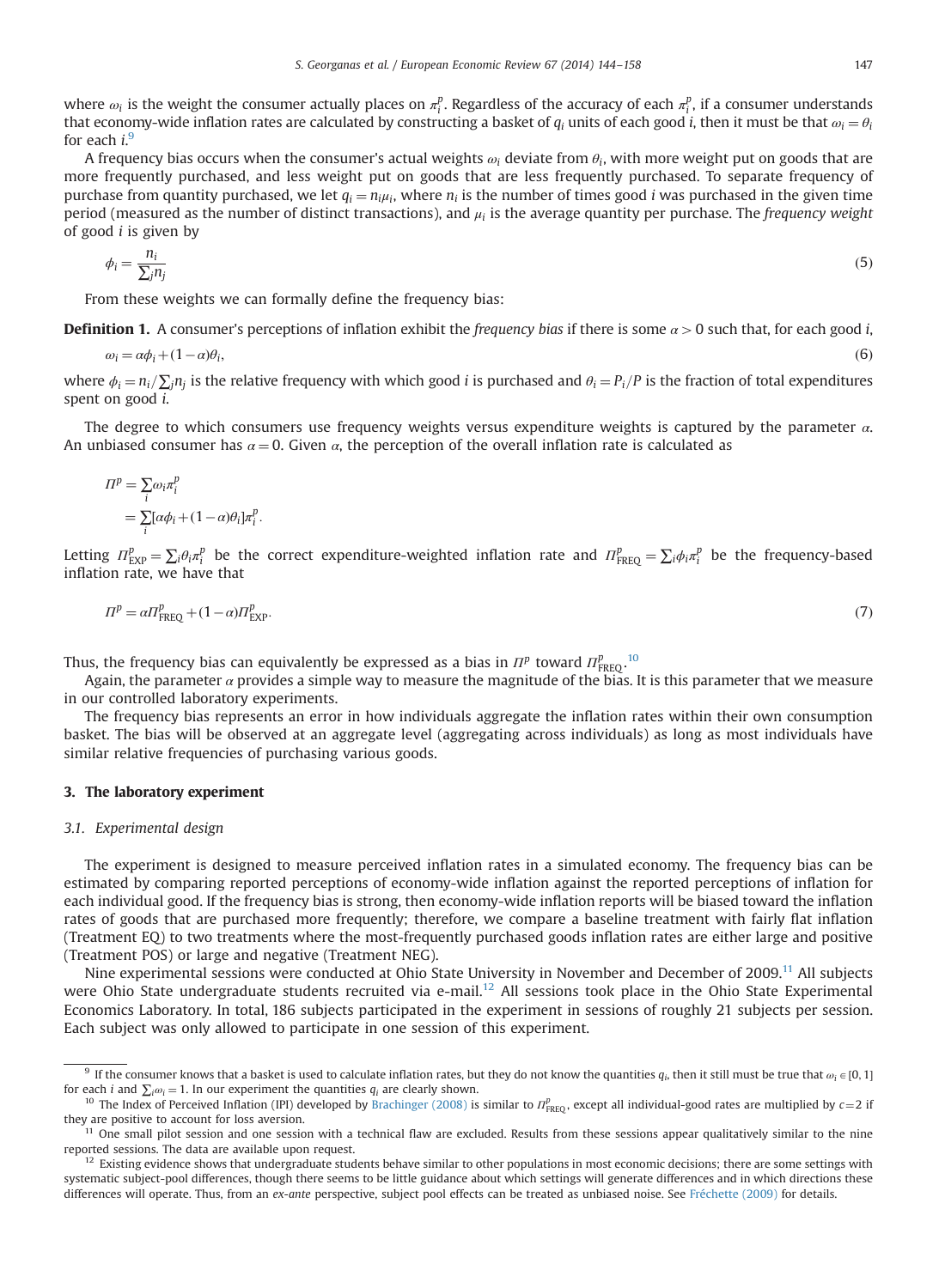For each session, all subjects arrived at the laboratory simultaneously, were seated at computer terminals, and told to log into the experiment website.13 The website then provided specific instructions regarding the procedures for the experiment, which subjects read at their own pace. They then proceeded to make a series of decisions through the experiment website. Once every subject had completed the experiment, each was paid in cash privately based on their earnings and left the laboratory. Earnings during the experiment were recorded in 'points', with each point being worth one penny of actual payout. Final earnings ranged from \$8.40 to \$22.59, with a mean of \$18.15. Sessions took roughly 1 h to complete.

The experiment consists of two phases. The first phase is broken into 96 periods, referred to as 'days'. Sixteen days constitute a 'month', for a total of six months in the first phase. In each day subjects are shown a  $4 \times 3$  table of prices. An example table is shown in [Fig. 1.](#page-5-0) Each row corresponds to a different type of good, labeled abstractly as goods A, B, C, and D, and each column corresponds to a different brand, labeled as 1, 2, and 3. Each day subjects are told which type of good they are to purchase (A, B, C, or D) and are asked to select the cheapest price for that good. They could then click on any of the twelve prices in the table. If they click on the lowest price of the correct good then they earn five points. The middle price of the correct good earns them three points, and the highest price earns them one point. Clicking on any price of an incorrect good earns them zero points. After clicking a price, the experiment proceeds to the next day, where a new table of twelve prices is shown and subjects are again told which good to buy. If a subject does not click any price within 30 s then they earn zero points for that 'day' and the experiment automatically proceeds to the next day (no time limit was imposed on the first day).

Over the 96 days, subjects shop for the different goods with different frequencies. Specifically, in each 16-day month they are asked to buy good A seven times, good B six times, good C two times, and good D one time; see [Table 1](#page-5-0). We refer to each month's bundle of purchases as a 'basket'. The ordering of the purchases in the basket was randomized within each month.

The simulated shopping experience is designed to mimic key aspects of actual consumer purchases. When shopping for an item, consumers focus only on a single type of good, though other goods' prices are available for perusal. Some items such as gasoline and food—are purchased more frequently than others. Multiple prices for the desired good may be offered, adding noise to inflation perceptions, and consumers benefit by choosing the lowest-priced option. No notion of quality is introduced so that prices need not be adjusted for varying quality levels. We reward purchases using a fixed point system rather than giving shoppers a total budget because recalling basket inflation rates with a fixed budget would amount to observing the total change in the budget. This would oversimplify the problem of recalling inflation rates since, in reality, liquid asset balances are affected by much more than expenditures.

Each of the four goods  $i \in \{A, B, C, D\}$  is given an initial mean price  $\overline{p}_{i1}$  for the first month; the values of  $\overline{p}_{i1}$  used in the experiment are given in the third row of [Table 1.](#page-5-0) At the beginning of each subsequent month, the mean price for each good jumps by the monthly inflation rate  $\pi_i^*$ , which does not vary during the experiment. It then stays constant through the month. In Treatment EQ (Sessions 1–3) all four goods have an equal inflation rate  $\pi_i^* = 0.04$ . In Treatment POS (Sessions 4–6), the inflation rates are positively correlated with the frequency of purchase so that the mo the inflation rates are positively correlated with the frequency of purchase, so that the more frequently purchased goods have higher inflation rates. In Treatment NEG (Sessions 7–9) the inflation rates are negatively correlated with frequency of purchase, with goods A and B actually experiencing deflation on average.

Although inflation occurs from month to month, the mean price does not change within the month. Thus, for any day  $t$  in month *m* the mean price of good *i* is  $\overline{p}_{im}$ , and in every day of month  $m+1$  the mean price of good *i* is  $\overline{p}_{im+1} = \overline{p}_{im}(1+\pi^*)$ .<br>The three daily prices for each good offered to the subject each day are unifor

The three daily prices for each good offered to the subject each day are uniform random draws centered at the current month's mean price. Specifically, in each day t of month m the realized price of brand  $b \in \{1, 2, 3\}$  is a value  $p_{\text{ihmt}}$  drawn from a uniform distribution over the interval  $[0.9\overline{p}_{im}, 1.1\overline{p}_{im}]$ , and then rounded to the nearest penny. Each brand's daily price is drawn independently of all other prices, conditional on that good's mean price for the month. All twelve prices (three brands of four goods) for each day are shown in a single table so subjects can easily see all prices for all goods each day. See [Fig. 1](#page-5-0) for an example of the actual table presented to subjects in the experiment.

If  $u(m, t) \in \{1, 2, 3, 4\}$  identifies the good a subject is asked to buy on day t of month m, and if  $p_{imt} = \min \{p_{i1mt}, p_{i2mt}, p_{i3mt}\}$ denotes the minimum price for good i on day t of month m, then the total expenditure on good i in month m is given by

$$
P_{im} = \sum_{\{t: i(m,t) = i\}} p_{imt}.
$$

The realized total basket price for month m is then the total expenditure for the month,  $P_m = \sum_i P_{im}$ .

The realized inflation rate for the entire basket of goods over the six months is given by  $\Pi = (P_6 - P_1)/P_1$ . The realized<br>ation rate for each good i over the six months is the change in total expenditures on good i betwe inflation rate for each good i over the six months is the change in total expenditures on good i between the first and last month, or  $\pi_i = (P_{i6} - P_{i1})/P_{i1}$ . Here, the realized inflation rates  $\pi_i$  may differ slightly from the fixed, underlying inflation rates  $\pi^*$  given in Table 1 because of randomness in the actual price draws observed  $\pi_i^*$  given in [Table 1](#page-5-0) because of randomness in the actual price draws observed by a subject. Note that all inflation rates are calculated based on subjects' actual purchases, and not on prices they did not pay.

As described in [Section 2,](#page-2-0) the basket inflation rate must be a convex combination of individual inflation rates, using the expenditure shares as weights. Thus, if  $\theta_i = P_{i1}/P_1$  is the expenditure weight of each good *i*, then

$$
\Pi = \sum_{i} \theta_{i} \pi_{i}.\tag{8}
$$

<sup>&</sup>lt;sup>13</sup> The website is available at [http://healy.econ.ohio-state.edu/exp/shopping.](http://healy.econ.ohio-state.edu/exp/shopping) To experience this experiment and view the instructions, log in using session password 'test'.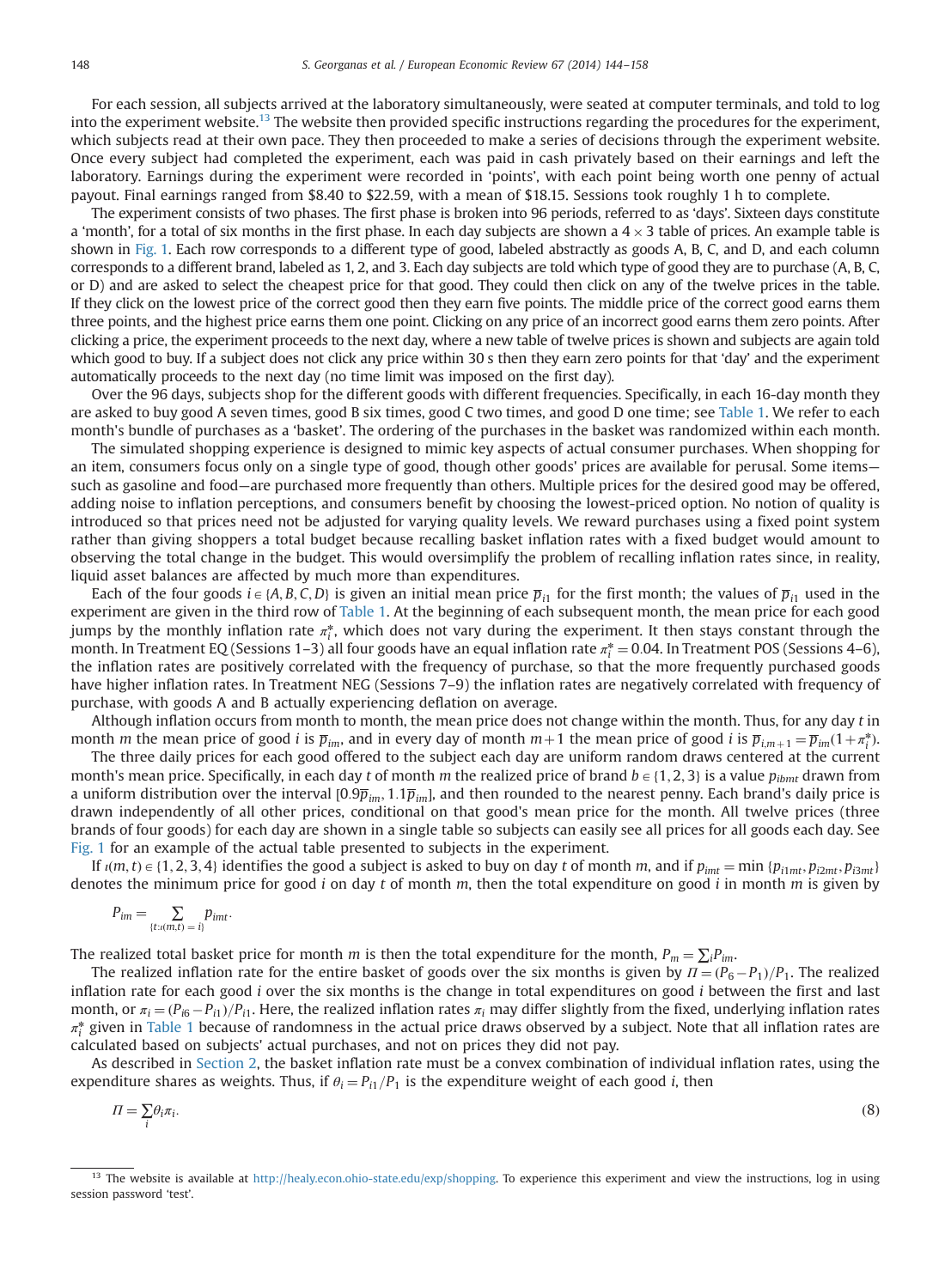### **Shopping**

<span id="page-5-0"></span>Shopping Day 1 of Month 1. (There are 16 shopping days per month and 6 months total.)

> Today you need to buy Good B. Please select the cheapest price for Good B.

#### IT IS NOW MONTH 1

Time remaining for this day:  $\sqrt{30}$ (There is no time limit for your first shopping day.)

| <b>GOOD</b> | <b>BRAND 1</b> | <b>BRAND 2</b> | <b>BRAND 3</b> |
|-------------|----------------|----------------|----------------|
| A           | \$1.06         | \$1.09         | \$0.91         |
| в           | S6.52          | \$7.57         | \$6.69         |
| C           | \$131.70       | \$115.46       | \$127.33       |
| D           | \$487.89       | \$460.40       | \$487.34       |

#### Your Total Points Earned: 0 Points.

Fig. 1. Phase I of the experiment: the shopping decision.

| Table 1                                                                                                  |  |  |
|----------------------------------------------------------------------------------------------------------|--|--|
| Frequencies of purchase, starting prices, and inflation rates for the four goods used in the experiment. |  |  |

| Good                                                                                 |             |      |       |       | <b>Basket</b> |
|--------------------------------------------------------------------------------------|-------------|------|-------|-------|---------------|
| Purchases per month<br>Month 1 mean price                                            | \$1         | \$7  | \$122 | \$470 | 16<br>\$763   |
| Monthly inflation rate<br>Treatment EQ (%)<br>Treatment POS (%)<br>Treatment NEG (%) | 10<br>$-10$ | $-4$ | L.5   | 5.5   | 3.63<br>3.80  |

Phase one of the experiment ends after all six months of shopping were complete, which typically takes about 20 min. At no point during the first phase are subjects told that they are buying an identical basket of goods each month—though an astute subject could deduce this fact—and subjects are never told in phase one that they will be asked inflation-related questions in phase two.

Phase two consists of two decisions made sequentially: A guess of the basket inflation rate and a guess of each good's inflation rate.

Before the first decision, subjects are told that they had just purchased an identical quantity of each good in each month, thus forming a 'basket' of goods that they had purchased in each month. They are then asked: "What was the TOTAL percentage change of the price of a basket of goods from month 1 to month 6?" Subjects then enter a guess of the six-month basket inflation rate, which we denote here by  $\varPi^{p}$ .<sup>14</sup> At the end of the experiment they are told the realized inflation rate  $\varPi$ and receive  $425-500|H^p - H|$  points for their guess. Thus, a perfect guess earns \$4.25, while a guess that is off by ten<br>percentage points (where  $|H^p - H| = 0.10$ ) earns \$3.75. Earnings are truncated at zero, so no subject percentage points (where  $|I^p - I| = 0.10$ ) earns \$3.75. Earnings are truncated at zero, so no subject can earn negative<br>payoffs for this decision. Subjects do not learn the true inflation rate or their earnings for this gu payoffs for this decision. Subjects do not learn the true inflation rate or their earnings for this guess until the experiment is complete.

After submitting their estimate of the basket inflation rate, subjects are asked to guess the six-month inflation rate for each of the four goods. At the end of the experiment, the subject is paid 125–500 $|\pi_i^p - \pi_i|$  points for each of their four guesses  $\pi_i^p$ .<br>Thus four perfect guesses earn \$5.00, and subjects lose five cents for every percenta Thus, four perfect guesses earn \$5.00, and subjects lose five cents for every percentage point difference between a guess and  $\frac{1}{2}$ . that good's true inflation rate. Again, earnings were truncated below zero, so no subject could earn negative payoffs for this decision. Subjects do not learn the true inflation rate or their earnings for this guess until the experiment was completed.

At the end of the experiment subjects are shown their earnings in points from each decision in the experiment, along with the true inflation rates for each good and for the entire basket of goods. The point earnings are then converted to

<sup>&</sup>lt;sup>14</sup> Before continuing, subjects are asked to verify all decisions that require keyboard input in order to minimize the occurrence of typographic errors.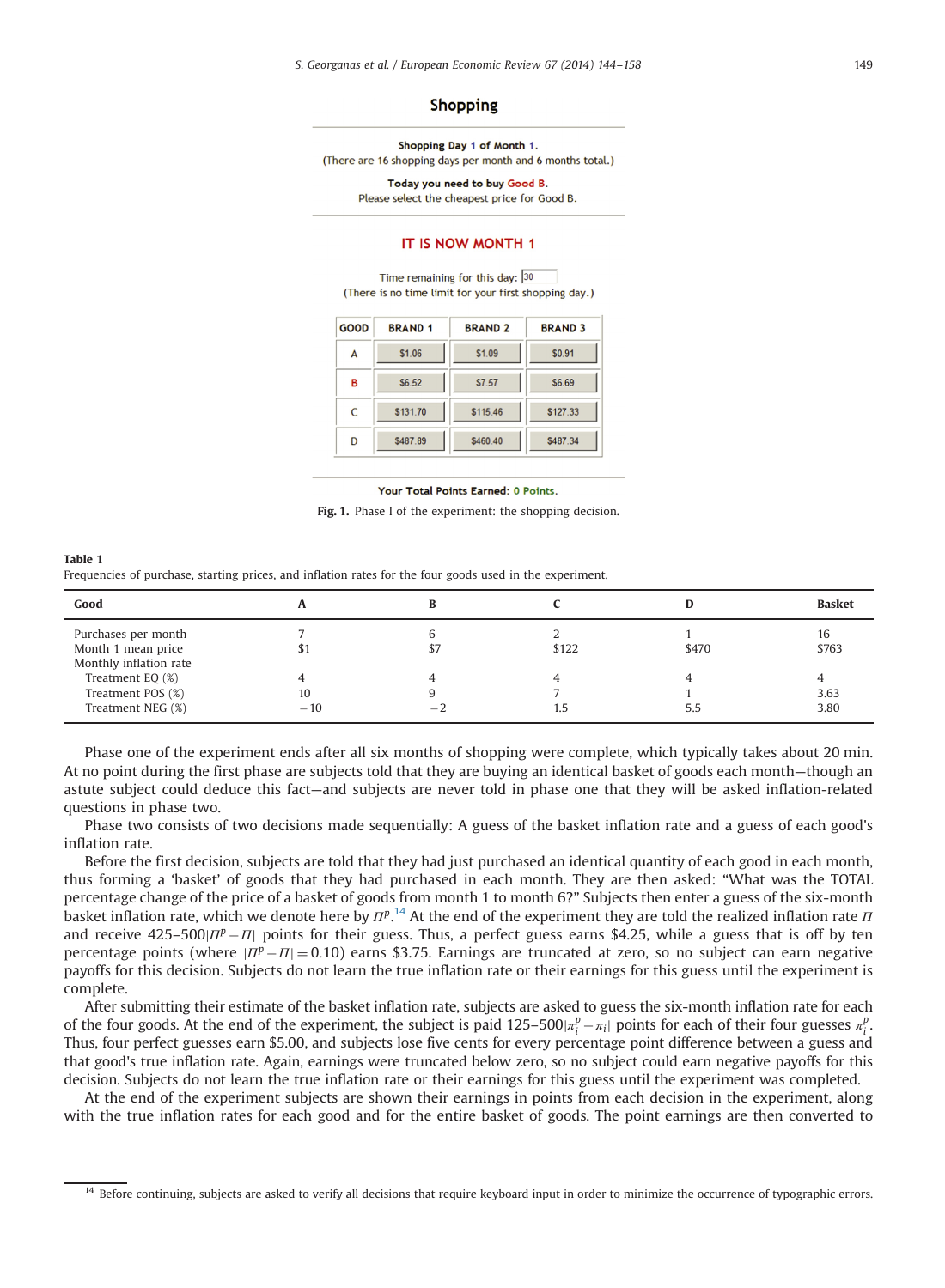dollars (at a rate of one cent per point) and rounded up to the next whole dollar amount. Subjects are paid their earnings in cash privately, sign a receipt, and leave the laboratory individually.

In our analysis, eight subjects (out of 186) are removed from the data as outliers for having at least one guess whose error was greater than 100 percentage points.<sup>15</sup>

# 3.2. Measuring the frequency bias

We begin by measuring the degree of frequency bias across all treatments. This is done by estimating the parameter  $\alpha$  in the relationship

$$
\Pi^p = \alpha \, \Pi_{\text{FREQ}}^p + (1 - \alpha) \Pi_{\text{EXP}}^p
$$

that was derived in Eq. [\(7\)](#page-3-0) above. The values  $\varPi_{\rm EXP}^p$  and  $\varPi_{\rm FREQ}^p$  are calculated from the individual-good inflation reports for each subject. The announced basket rates  $(\Pi^p)$  are then regressed on these two values. We constrain the two regression coefficients to sum to one, though we do not require that  $\alpha$  be between zero and one. The results are shown in [Table 2.](#page-7-0)

On average, subjects put 44 percent weight on the frequency with which goods are purchased and only 56 percent weight on the (theoretically correct) expenditure weights. These estimates have a standard error of 0.101 and are therefore significantly different from the theoretical predictions at the 5 percent level. Thus, the frequency bias is both statistically significant and economically meaningful in size.

This result is robust to the specification of the linear regression. Removing the constraint that the coefficients sum to one gives an estimated relationship of

$$
\Pi^p = 0.428 \Pi_{\text{FREQ}}^p + 0.528 \Pi_{\text{EXP}}^p
$$

with a standard errors of 0.102 and 0.109, respectively. Also allowing for a constant gives an estimated relationship of

$$
\Pi^p = 8.187 + 0.419 \Pi_{\text{FREG}}^p + 0.257 \Pi_{\text{EXP}}^p
$$

with standard errors of 1.905, 0.975, and 0.121, respectively. The positive constant indicates a general tendency to report basket rates that are high relative to the reported individual-good rates, and both slope estimates remain significantly different from both zero and one.<sup>16</sup>

Breaking the result down by treatment yields somewhat noisier results because the sample sizes are smaller. In Treatment POS the estimated  $\alpha$  (the weight on  $\Pi_{\rm FREG}^p$ ) is 0.387, with a p-value of 0.002. In Treatment NEG the estimated α is 0.291 with an insignificant p-value of 0.124. In Treatment EQ α is not identified because  $\Pi^{\text{FREQ}} = \Pi^{\text{EXP}}$ .

#### 3.3. Treatment differences

[Fig. 2](#page-7-0) presents the difference between actual and reported inflation for each treatment. It shows that people overestimate basket inflation rates when the frequently purchased goods have the highest inflation rates (Treatment POS), and that people underestimate overall inflation rates when the frequently purchased goods have the lowest inflation rates (Treatment NEG). When all goods have the same inflation rate, subjects are reasonably well calibrated (Treatment EQ).<sup>17</sup>

[Table 3](#page-7-0) shows the average reported and actual inflation rates in each treatment for each individual good and for the total basket, as well as the average error for each. The treatment effects from [Fig. 2](#page-7-0) are apparent in the last column of the table; reported rates for the basket are too high in Treatment POS, roughly accurate in the Treatment EQ, and too low in Treatment NEG. The average errors (reported rates minus true rates) are significantly different from zero (at the 5 percent level) in Treatments POS and NEG, but not in EQ. Errors in Treatment NEG are significantly lower than in the other two treatments (large-sample permutation test p-values of  $< 0.001$  and 0.001, respectively), though errors in Treatments POS and EQ are not significantly different (p-value of 0.157).<sup>18</sup>

#### 3.4. Individual-good inflation rates

The frequency bias is one of aggregation. [Table 3](#page-7-0) also reveals a systematic bias in the accuracy of individual-good inflation rates: Subjects report individual-good inflation rates that are biased toward the overall basket rate. For example, in Treatment POS, subjects grossly underestimate the rate of the highest-inflation goods and overestimate the rate of the lowest-inflation goods.

 $\frac{15}{15}$  Various analyses that include outliers are reported in footnotes; further details are available upon request.

<sup>&</sup>lt;sup>16</sup> Because  $\Pi_{\rm EXP}^p$  and  $\Pi_{\rm FREQ}^p$  have an estimated correlation coefficient of 0.723, one might worry that these regressions are impacted by multicollinearity problems. Diagnostic tests show that multicollinearity is not a serious problem here: The variance inflation factor of the last regression is 2.09 and the tolerance of  $\alpha$  is 0.478. Both are below most thresholds for concern. Finally, regressing  $\Pi^p$  on  $\Pi^p_{\text{FREQ}}$  alone gives an estimated relationship of  $\Pi^p = 10.286 + 0.568 \Pi_{\text{FREO}}^p$  with standard errors of 1.644 and 0.068, respectively.

<sup>= 10.286 + 0.568</sup> $\eta_{\rm REO}^p$  with standard errors of 1.644 and 0.068, respectively.<br><sup>17</sup> If outliers are included, the median errors in basket guesses for POS, EQ, and NEG are 3.02, -1.67, and -7.46, respectively. The 95 intervals for these three values (using a binomial approximation) are  $[-2.52, 11.76]$ ,  $[-4.23, 3.30]$ , and  $[-18, 29]$  and  $[3.20]$  and  $[3.20]$  and  $[3.20]$  and  $[3.20]$  and  $[3.20]$  and  $[3.20]$  and  $[3.20]$  and  $[3.20]$ 

<sup>&</sup>lt;sup>18</sup> See [Siegel and Castellan \(1988, p. 154\)](#page-14-0) for a description of this test. Including outliers and using a Wilcoxon rank-sum test, the p-values of these three comparisons are  $<$  0.001 for POS=NEG, 0.023 for EQ=NEG, and 0.109 for POS=EQ.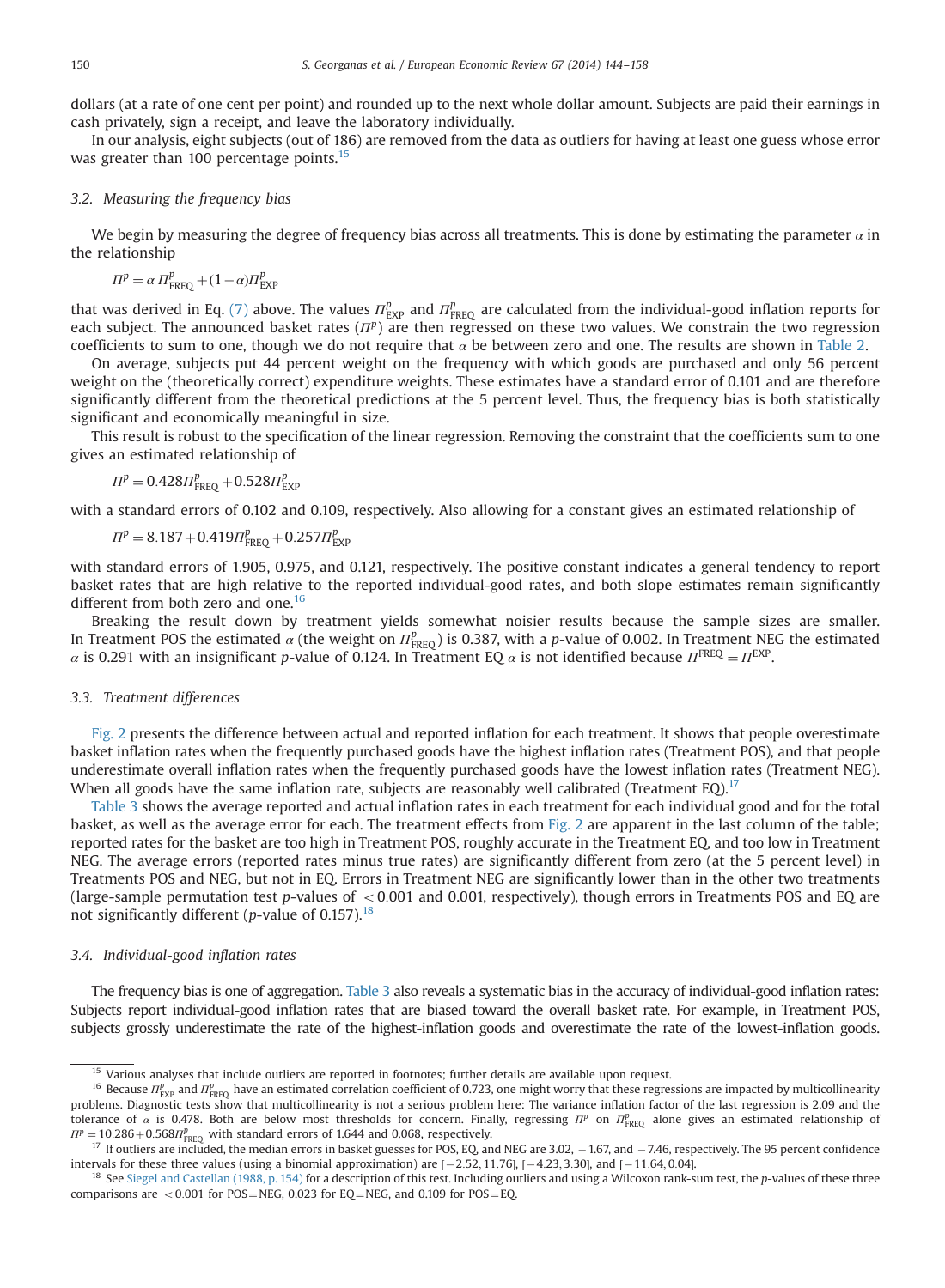# <span id="page-7-0"></span>Table 2

Estimate of the size of the frequency bias in reported inflation rates.



Fig. 2. Average errors (in percentage points) in economy-wide inflation perceptions by treatment. The dashed lines represent 95 percent confidence intervals.

#### Table 3

Mean six-period inflation rates for each good and for the entire basket.

| Treatment  |                    | Good                  |                       |                       |                    | Basket            |
|------------|--------------------|-----------------------|-----------------------|-----------------------|--------------------|-------------------|
|            |                    | $\mathbf{A}$          | B                     | C                     | D                  |                   |
|            | Purchases/Period   | 7                     | 6                     | $\overline{2}$        |                    |                   |
| <b>POS</b> | Reported inflation | 29.30                 | 23.70                 | 22.90                 | 22.49              | 25.47             |
|            | Actual inflation   | 61.02                 | 53.24                 | 40.42                 | 5.16               | 19.57             |
|            | Average error      | $-31.72$ <sup>a</sup> | $-29.54$ <sup>a</sup> | $-17.52$ <sup>a</sup> | 17.33 <sup>a</sup> | 5.90 <sup>a</sup> |
| EQ         | Reported inflation | 19.87                 | 19.19                 | 19.88                 | 19.17              | 23.01             |
|            | Actual inflation   | 21.96                 | 21.46                 | 21.08                 | 21.27              | 21.16             |
|            | Average error      | $-2.09$               | $-2.27$               | $-1.21$               | $-2.10$            | 1.86              |
| <b>NEG</b> | Reported inflation | $-2.08$               | 7.57                  | 8.62                  | 12.62              | 10.47             |
|            | Actual inflation   | $-40.99$              | $-9.75$               | 8.28                  | 30.33              | 20.37             |
|            | Average error      | 38.91 <sup>a</sup>    | 17.32 <sup>a</sup>    | 0.34                  | $-17.71a$          | $-9.90a$          |

<sup>a</sup> Note: Average error is significantly different from zero at the 1% level.

In Treatment NEG the same phenomenon occurs. In Treatment EQ, however, each individual good's inflation rate equals the basket rate, and so subjects' individual-good reports are well calibrated. [Fig. 3](#page-8-0) shows that, for Treatments POS and NEG, the range of reported individual-good rates is generally smaller than the true range. In fact, 94 percent of these subjects report a smaller range than the range they actually experienced. Eight of these subjects (6.8 percent) report the exact same rate for all four goods.

We refer to this bias in the accuracy of individual good reports as the correlation bias, since reported individual-good rates are more correlated than the true individual-good rates.<sup>19</sup> In all three treatments, the actual prices are independently

<sup>&</sup>lt;sup>19</sup> A simple explanation for the correlation bias is that subjects have a prior over inflation rates that is common across goods and correct when averaging across goods. This is particularly justifiable in a context-free laboratory experiment with fictitious goods. If subjects observe the true inflation rate with noise (perhaps due to inattention) then, assuming the distributions of the prior and noise are symmetric and quasiconcave (see [Chambers and](#page-13-0) [Healy, 2012](#page-13-0)), the average posterior expectation of each good's inflation rate will lie between its true rate and the common prior. Perceived inflation rates will be biased toward the overall mean, generating the correlation bias.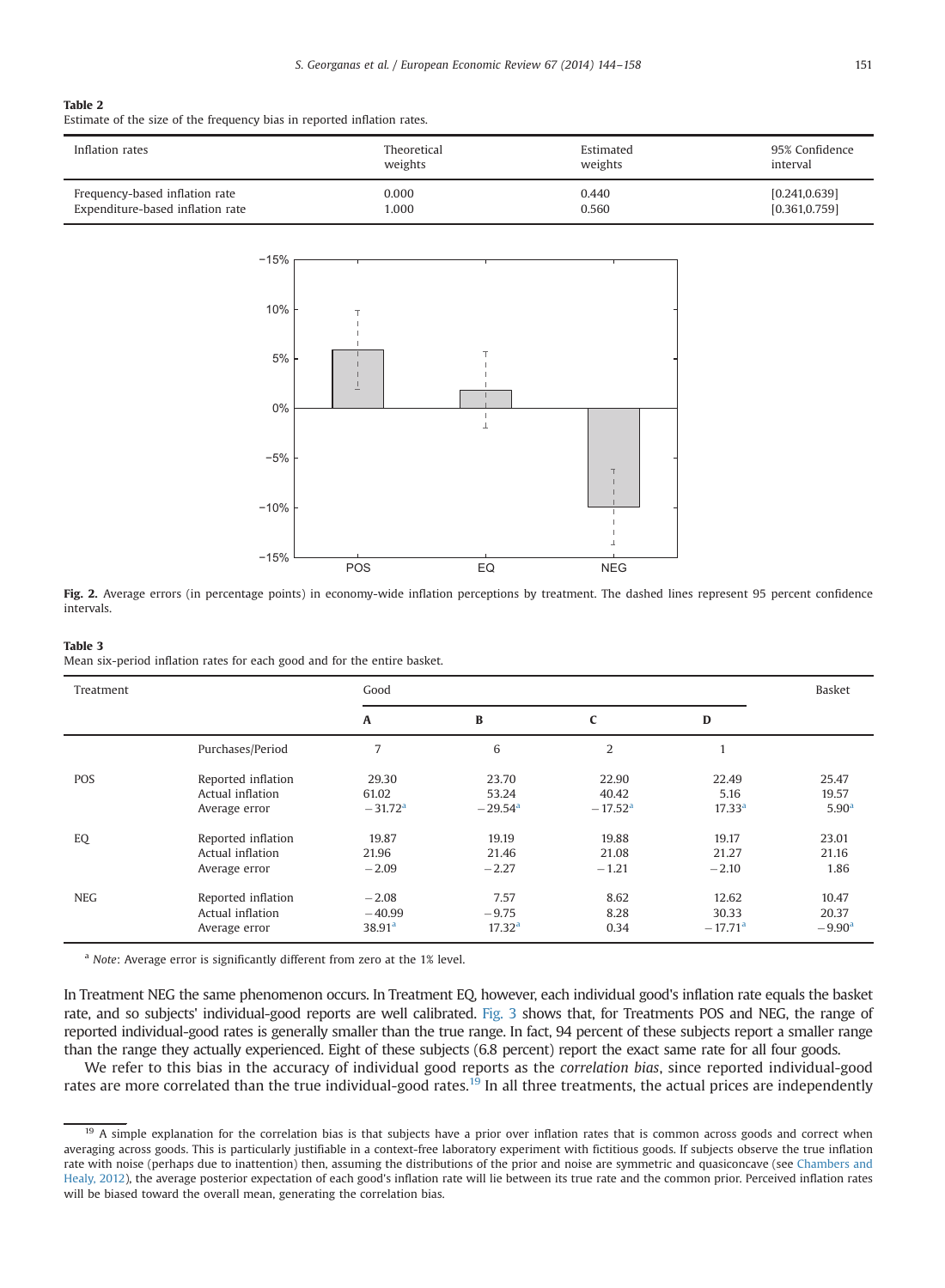<span id="page-8-0"></span>

Fig. 3. Histograms of the difference between the maximum and minimum of individual good inflation rates, reported and actual.

drawn for each good, and so no correlation exists between the true inflation rates of the four goods.<sup>20</sup> Subjects' reports, however, are highly correlated. For every treatment and for every pair of goods, the subjects' reported inflation rates for those two goods have a positive correlation coefficient that is significant at the 5 percent level. The estimated coefficients are all greater than 30 percent. [Fig. 4](#page-9-0) shows the relationship between actual inflation rates and reported rates for the four goods. A linear regression shows a relationship of 0.27 with a standard error 0.025, significantly less than the one-to-one relationship that would be exhibited by a well-calibrated individual.

It is possible that the correlation bias is driving the treatment differences observed in [Fig. 2.](#page-7-0) Suppose subjects exhibit the correlation bias but not the frequency bias, so that their individual-good rates are correlated but, given those incorrect rates, they form their perceptions of the basket rate using the (correct) expenditure weights on each good. In Treatment POS, the infrequently purchased Goods C and D have the lower inflation rates, so such a subject would overestimate those rates. But those goods also constitute 93 percent of total expenditures, so these two overestimates would result in an overestimation of the basket rate. Similarly, in Treatment NEG, Goods C and D have high inflation rates and would be underestimated, leading to an underestimated basket rate. In Treatment EQ all goods' rates would be correctly perceived, as would the basket rate. These predictions exactly match [Fig. 2](#page-7-0).

To disentangle the correlation bias from the frequency bias, we regress basket inflation reports on individual-good inflation reports to estimate the weights subjects place on each good. These estimates can then be compared to the (average) expenditure-based weights that subjects would use if they exhibit no frequency bias, as well as the frequencybased weights for each good. The results appear in the first panel of [Table 4.](#page-9-0)

Indeed, subjects' actual weights exhibit a significant frequency bias for Goods A, C and D (one-sided p-values of 0.004, 0.035, and 0.032, respectively), with a marginally significant frequency bias in the weight on Good B ( $p$ -value 0.071). Thus, we find that both the frequency bias and the correlation bias operate simultaneously, and both work together to generate the treatment effects seen in [Fig. 2](#page-7-0).

We can also estimate the weights in [Brachinger's \(2008\)](#page-13-0) Inflation Perceptions Index (IPI), in which agents use only frequency weights ( $\alpha = 1$ ) and positive individual-good inflation rates are doubled because of loss aversion.<sup>21</sup> The second panel of [Table 4](#page-9-0) displays estimates from this regression specification. The frequency bias is significant in goods B and D (pvalues 0.006 and  $\lt$  0.001) but not in goods A and C (0.061 and 0.152). The root mean squared error of the second regression is noticeably larger than the first (28.389 versus 16.884), indicating that the inclusion of loss aversion does not provide a better estimate for subjects' inflation weights. Furthermore, Brachinger's assumption of  $\alpha = 1$  appears too extreme for our data.

# 4. A follow-up experiment

The shopping phase of our main experiment is designed to be as simple as possible. Subjects are explicitly told which good to buy each day. The actual price levels do not affect earnings, and subjects are not told that they will be asked to guess inflation rates, so subjects have no incentive to pay close attention to price levels while shopping. This may exacerbate

<sup>21</sup> More specifically, [Brachinger \(2008\)](#page-13-0) proposes the IPI as (using our notation)

$$
IPI_t = \sum_{i:p_{i,t} > p_{i,0}} \left[ c \left( \frac{p_{i,t} - p_{i,0}}{p_{i,0}} \right) + 1 \right] \phi_{i,0} + \sum_{i:p_{i,t} > p_{i,0}} \frac{p_{i,t}}{p_{i,0}} \phi_{i,0},
$$

where  $c=2$  and reference prices  $p_{i,0}$  are set to be the prices of the base period. Here, we take the month-1 price as the reference price.

<sup>&</sup>lt;sup>20</sup> Pairwise tests for correlation confirm this expected result in our data.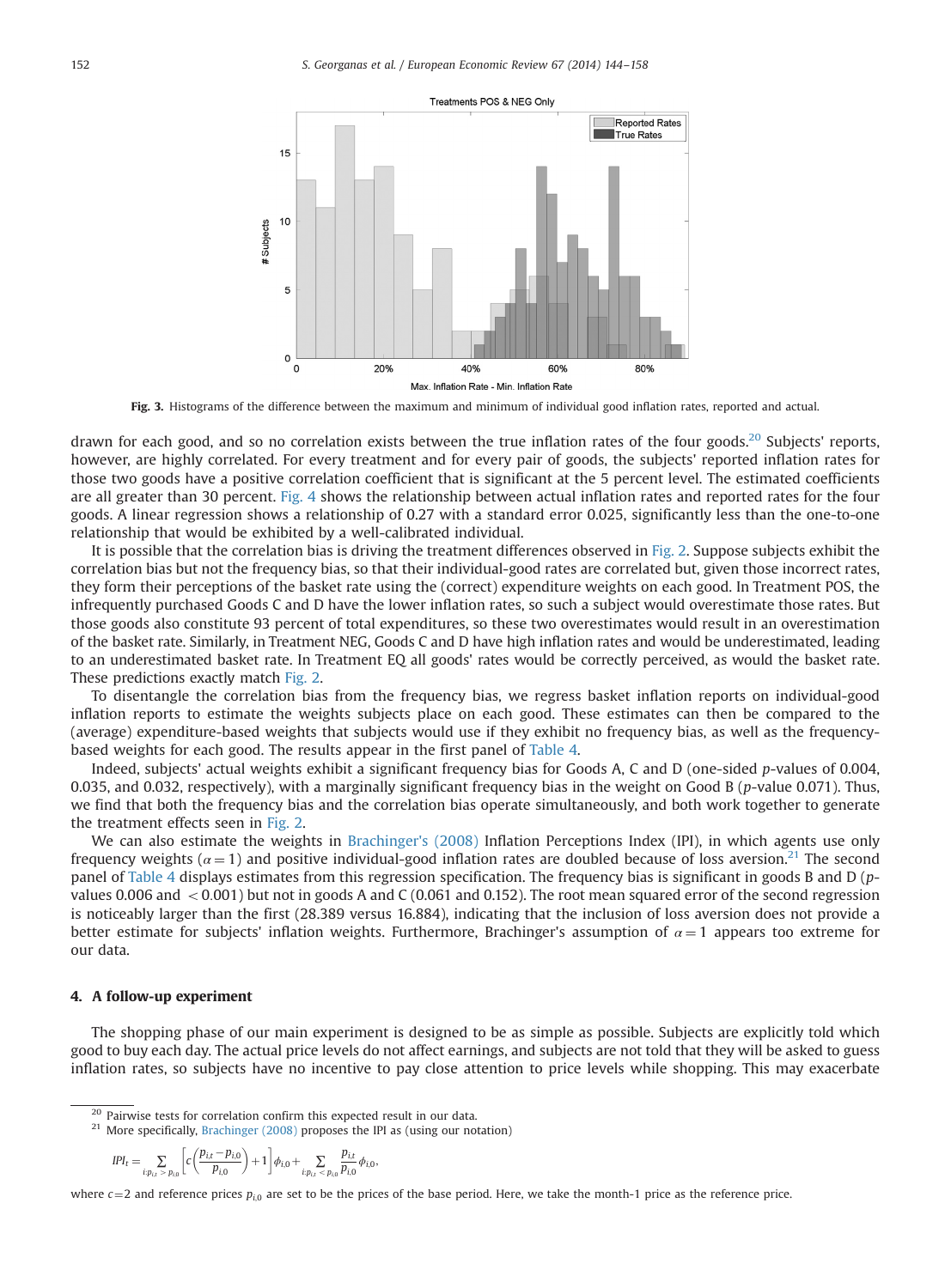<span id="page-9-0"></span>

Fig. 4. Reported versus actual inflation rates across the four individual goods.

#### Table 4

Estimates for reported basket inflation regressed on reported individual-good inflation rates, compared to the expenditure-based and frequency-based weights.

| Independent variable      | A                                          | в       |         | D       |
|---------------------------|--------------------------------------------|---------|---------|---------|
|                           | I. Reported individual inflation in good:  |         |         |         |
| Reported basket inflation | 0.214                                      | 0.234   | 0.102   | 0.450   |
| (standard error)          | (0.075)                                    | (0.121) | (0.119) | (0.088) |
|                           | II. Loss aversion-adjusted reported rates: |         |         |         |
| Reported basket inflation | 0.119                                      | 0.329   | 0.210   | 0.342   |
| (standard error)          | (0.071)                                    | (0.108) | (0.106) | (0.081) |
| Avg. expenditure weights  | 0.009                                      | 0.055   | 0.319   | 0.616   |
| Frequency weights         | 0.438                                      | 0.375   | 0.125   | 0.063   |

inflation perception errors, and perhaps introduce systematic biases. To examine the robustness of our main results, we ran a second experiment in which subjects are given a monthly shopping budget and can choose which good to buy each day based on their prices. They are paid for any unspent budget, and therefore have a strong incentive to watch prices and buy each good when a relatively low price is offered.<sup>22</sup> Their only constraint is that they must buy a total of seven units of Good A, six units of Good B, two units of Good C, and one unit of Good D each month. See [Fig. 5](#page-10-0) for a screenshot of this shopping interface.<sup>23</sup> In a debriefing survey, many subjects indicated that their strategy was to focus on the prices of the most expensive good, buying it only when a low price appeared.

We also increased awareness of price levels and inflation by initially informing subjects that, after shopping, they "will be presented with several questions about [their] shopping experience, prices, inflation, etc." We did not explicitly tell them they would be asked to guess inflation rates, however, because subjects could make perfect guesses simply by writing down prices in months one and six. For similar reasons, we did not show them their monthly shopping budgets or the amount remaining in those budgets until the experiment ended.

Finally, we added two new questions to the end of the experiment, after guessing basket inflation rates and individual inflation rates. First, subjects are asked to guess the average price they paid for each good in month one and month six. $^{24}$ Then subjects are shown the actual inflation rates for each good and asked once again to guess the basket rate. This allows

<sup>&</sup>lt;sup>22</sup> Subjects' monthly budgets were randomly drawn from a uniform distribution on [0.95P, 1.05P], where  $\overline{P} = (\sum_m \sum_i \overline{p}_m q_i)/6$  is the average monthly expenditure if the subject always buys at the mean price.

<sup>&</sup>lt;sup>23</sup> The computer interface prevents subjects from buying more than the required quantity of any good by making the purchase buttons inactive for that good.

<sup>&</sup>lt;sup>24</sup> For example, with Good A, they are asked the average of the six Good-A prices they chose in that month.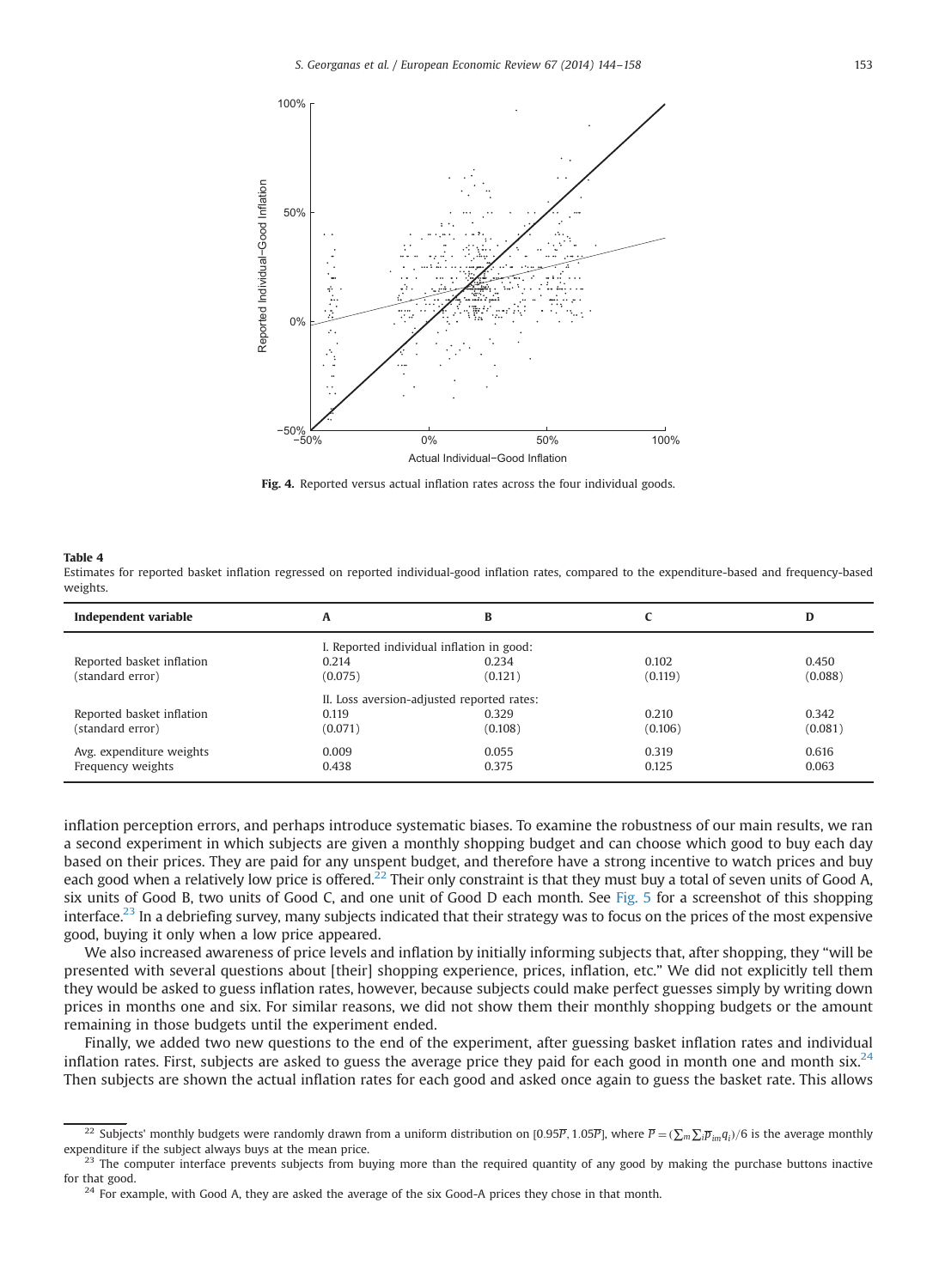<span id="page-10-0"></span>

|                                                                                                                                  | <b>Shopping</b>                                                                          |   |                |          |          |          |  |  |  |
|----------------------------------------------------------------------------------------------------------------------------------|------------------------------------------------------------------------------------------|---|----------------|----------|----------|----------|--|--|--|
|                                                                                                                                  | Shopping Day 8 of Month 1.<br>(There are 16 shopping days per month and 6 months total.) |   |                |          |          |          |  |  |  |
|                                                                                                                                  | Time remaining for this day: 39                                                          |   |                |          |          |          |  |  |  |
| Total #<br># Bought<br># Left<br><b>GOOD</b><br><b>BRAND 1</b><br><b>BRAND 3</b><br><b>BRAND 2</b><br>So Far<br>Needed<br>to Buy |                                                                                          |   |                |          |          |          |  |  |  |
| A                                                                                                                                |                                                                                          |   | 6              | \$0.96   | \$1.07   | \$0.96   |  |  |  |
| в                                                                                                                                | 6                                                                                        | 4 | $\overline{2}$ | \$6.46   | \$6.35   | \$6.40   |  |  |  |
|                                                                                                                                  | $\overline{2}$                                                                           | 2 | 0              | \$113.86 | \$123.32 | \$133.86 |  |  |  |
| C                                                                                                                                |                                                                                          |   |                |          |          |          |  |  |  |

Fig. 5. The shopping decision in the follow-up experiment.

us to isolate the frequency bias by 'shutting down' the correlation bias. For each guess, subjects received 125 points minus 5 points for each percentage point of error, with a minimum payment of zero on every guess.

We ran two treatments, POS2 and NEG2, which are otherwise identical to treatments POS and NEG described in [Table 1](#page-5-0). A total of 43 subjects participated in POS2 and 47 in NEG2. Five subjects (two in POS2 and three in NEG2) are discarded for having at least one inflation guess with over 100 percentage points error. Price guesses with more than 100 percent error, or that are closer to another good's true price, are removed from our analysis.<sup>25</sup>

With this new data, our estimate of the magnitude of the frequency bias is given by the following regression:

$$
\Pi^p = 0.206 \Pi_{\text{FREQ}}^p + 0.794 \Pi_{\text{EXP}}^p.
$$

This estimated frequency bias of 20.6 percent is lower than the 44.0 percent seen in the main experiment, but still significantly positive with a p-value of  $0.009<sup>26</sup>$  When using subjects' second guesses of the basket rate (where actual individual-good rates are shown), the estimate increases to 25.3 percent and remains significant (p-value  $< 0.001$ ).

Average inflation reports and errors for each treatment are shown in [Table 5.](#page-11-0) Results are similar to the original experiment (Table [3\)](#page-7-0), though initial basket errors are greater in Treatment POS2 (8.41 compared to 5.90) and much smaller in NEG2 (-0.84 compared to -9.90). Because the sample size is small and the data are noisy, we cannot reject the<br>bypotheses that basket error rates are zero on average in each treatment. But we can reject the bypothesis th hypotheses that basket error rates are zero on average in each treatment. But we can reject the hypothesis that they are equal across treatments (large-sample permutation test p-value of 0.044).<sup>27</sup> Individual-good reports are less extreme than actual inflation rates, demonstrating that the correlation bias is still present. The ranges of individual-good reports are again too small, with 7.3 percent of subjects reporting the same rate for all four goods. When individual-good rates are shown to subjects, their guesses of the basket rate actually become worse in both treatments. The error in POS2 is significantly different from zero, and from the error in NEG2 (both p-values  $< 0.001$ ).<sup>28</sup> Thus, shutting down the correlation bias exacerbates subjects' errors in aggregating the inflation rates, in exactly the direction predicted by the frequency bias.

Regressing the (initial) reported basket rate on the individual-good rates (top third of [Table 6\)](#page-11-0) again reveals point estimates between the expenditure weights and the frequency weights. Estimated weights are negatively correlated with frequency of purchase, indicating that estimates are based more heavily on expenditure shares than frequency weights. With the smaller sample size, we cannot reject the hypothesis that the actual weights equal the expenditure weights, but we can reject the frequency weights at the 5 percent level for goods A and D. These facts are consistent with our estimate of  $\alpha$ being relatively small. Once again, multiplying positive individual-good inflation rates by  $c=2$  to account for loss aversion ([Brachinger, 2008](#page-13-0)) only increases the regression's root mean squared error (to 27.811 from 18.126), indicating a worse fit.

The middle third of [Table 6](#page-11-0) shows a regression of subjects' second guess of the basket inflation rate on the true individual-good rates. The pattern of estimated weights is less clear, and only the frequency weight for good A can be rejected at the 5 percent level.

Average errors in average price guesses, expressed as a percentage of the true average price, are shown in [Table 7](#page-11-0).<sup>25</sup> Surprisingly, the correlation bias appears in these price guesses as well. If subjects recall only the overall average price for

<sup>&</sup>lt;sup>25</sup> This constitutes 8.2 percent of our data. Many of these appear to be subjects incorrectly recalling the correct price for the wrong good. Price-guess outlier data are available in an online appendix. Earnings ranged from \$6.53 to \$25.40, with an average of \$16.72.

<sup>&</sup>lt;sup>26</sup> The estimated  $\alpha$  is 22.4 percent if coefficients are not constrained to sum to one, and 21.6 percent if, in addition, a constant is added to the regression. Both remain significant at the 1 percent level.

<sup>&</sup>lt;sup>27</sup> When including outliers and using the Wilcoxon rank-sum test, the *p*-value increases to 0.146 and significance is lost.<br><sup>28</sup> Including outliers, the Wilcoxon rank-sum *p*-value for the hypothesis POS2=NEG2 is <0.001

<sup>&</sup>lt;sup>29</sup> If outliers are included and Wilcoxon tests used, then the difference in Good B month-1 errors becomes insignificant ( $p=0.132$ ), and the difference in Good C month-1 errors becomes significant ( $p < 0.001$ ). All other test results are unaffected by the inclusion of outliers.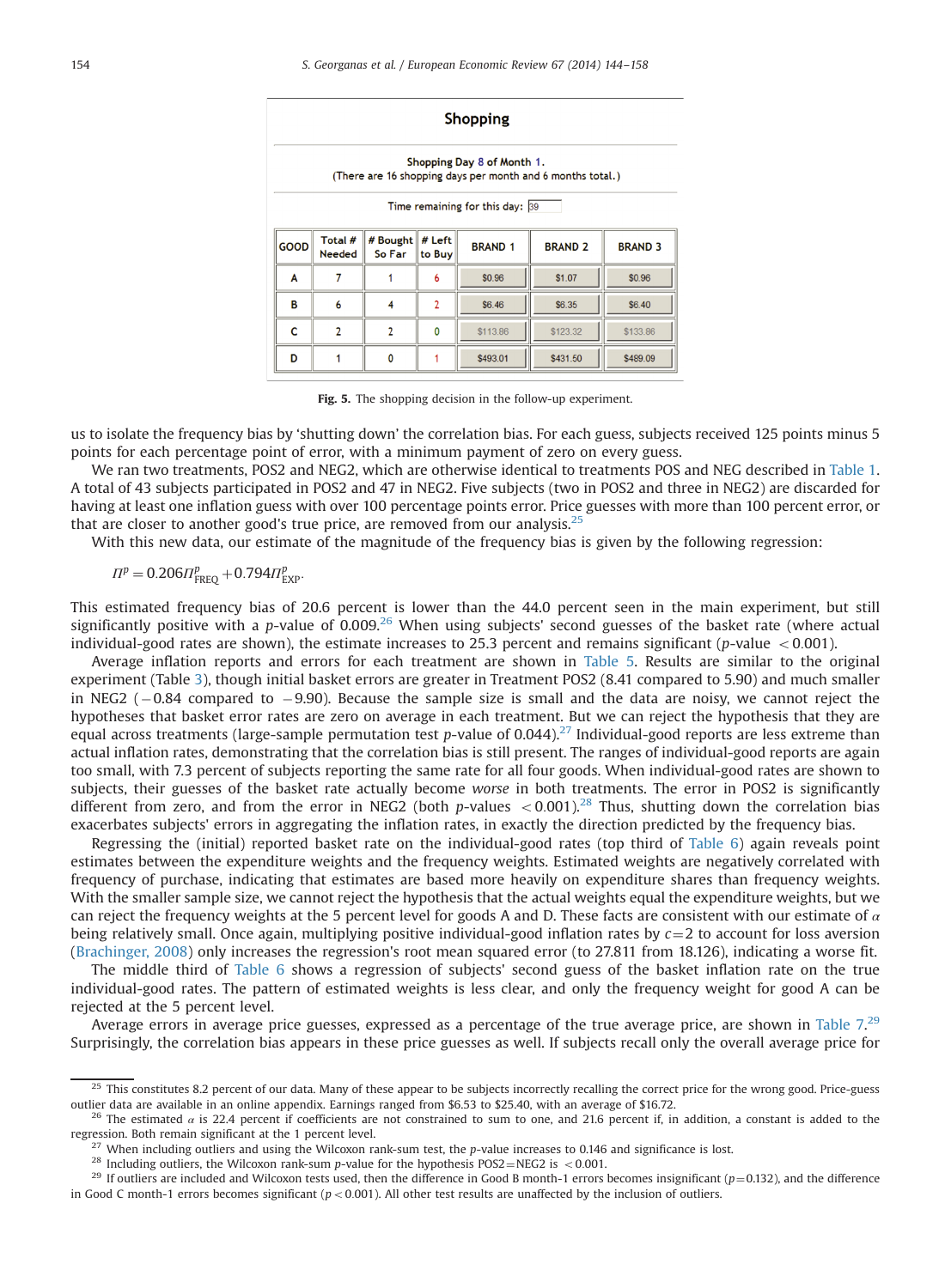#### <span id="page-11-0"></span>Table 5

Mean six-period inflation rates for each good and for the entire basket in the follow-up experiment.

| Treatment        |                                                                             | Good                                       |                                         |                                              |                                     | Basket                    | Basket (2nd)                         |
|------------------|-----------------------------------------------------------------------------|--------------------------------------------|-----------------------------------------|----------------------------------------------|-------------------------------------|---------------------------|--------------------------------------|
|                  |                                                                             | $\mathbf{A}$                               | B                                       | C                                            | D                                   |                           |                                      |
| POS <sub>2</sub> | Purchases/period<br>Reported inflation<br>Actual inflation<br>Average error | 7<br>37.74<br>60.73<br>$-22.99^{\rm a}$    | 6<br>35.05<br>52.45<br>$-17.40^{\circ}$ | 2<br>22.77<br>38.16<br>$-15.39$ <sup>a</sup> | 18.27<br>4.76<br>13.51 <sup>a</sup> | 27.01<br>18.60<br>8.41    | 30.89<br>18.60<br>12.29 <sup>a</sup> |
| NEG <sub>2</sub> | Reported inflation<br>Actual inflation<br>Average error                     | $-13.72$<br>$-40.97$<br>27.25 <sup>a</sup> | $-1.68$<br>$-9.92$<br>8.24 <sup>a</sup> | 8.99<br>7.58<br>1.41                         | 22.15<br>30.28<br>$-8.12a$          | 19.23<br>20.07<br>$-0.84$ | 13.99<br>20.07<br>$-6.08$            |

<sup>a</sup> Note: Average error is significantly different from zero at the 1% level.

#### Table 6

Estimates for basket inflation reports regressed on (reported or actual) individual-good inflation rates, compared to the average expenditure-based and frequency-based weights.

| Independent variable                          | A                                      | В              |                | D              |
|-----------------------------------------------|----------------------------------------|----------------|----------------|----------------|
|                                               | Reported individual inflation in good: |                |                |                |
| 1st reported basket inflation                 | 0.080                                  | 0.127          | 0.316          | 0.477          |
| (Standard error)                              | (0.116)                                | (0.139)        | (0.179)        | (0.128)        |
|                                               | Actual individual inflation in good:   |                |                |                |
| 2nd reported basket inflation                 | $-0.181$                               | 0.576          | 0.276          | 0.330          |
| (Standard error)                              | (0.183)                                | (0.446)        | (0.409)        | (0.142)        |
| Avg. expenditure weights<br>Frequency weights | 0.009<br>0.438                         | 0.056<br>0.375 | 0.325<br>0.125 | 0.611<br>0.063 |
|                                               |                                        |                |                |                |

#### Table 7

Average percentage error in price guesses by treatment and month. p-values from two-sided permutation tests for differences in means shown in parentheses.

| Month | Treatment        | Good      |          |         |            |  |
|-------|------------------|-----------|----------|---------|------------|--|
|       |                  | A         | В        |         | D          |  |
|       | POS <sub>2</sub> | 0.95%     | 4.99%    | 12.30%  | $-3.82%$   |  |
|       | NEG <sub>2</sub> | $-10.72%$ | $-4.13%$ | 7.92%   | 5.71%      |  |
|       | $p$ -value       | (0.009)   | (0.008)  | (0.284) | ( < 0.001) |  |
| 6     | POS <sub>2</sub> | $-1.70%$  | $-2.34%$ | 5.56%   | 4.54%      |  |
|       | NEG <sub>2</sub> | 15.69%    | 3.34%    | 2.74%   | $-0.61%$   |  |
|       | <i>p</i> -value  | (0.002)   | (0.006)  | (0.498) | (0.005)    |  |

each good (averaging across all months), and believe inflation rates to be similar, then for goods with high inflation they will overestimate month-1 prices and underestimate month-6 prices. For goods with low inflation they will underestimate month-1 prices and overestimate month-6 prices. This is consistent with the data: One-sided large-sample permutation tests confirm significant differences in price errors between treatments for goods A, B, and D, in both month 1 and month 6. Again, this correlation bias can partially explain the treatment effect in the first basket rate guess, because subjects are overestimating price growth of the expensive goods (C and D) in treatment POS2, and underestimating price growth of expensive goods in treatment NEG2.

Subjects who incorrectly recall prices should also have incorrect memories of expenditure shares. Thus, even if a subject is trying to use the correct expenditure-based weights, their basket inflation estimates will appear systematically biased. For example, in POS2, subjects overestimate prices of Good A and therefore should overestimate the month-1 expenditure share of Good A. Since Good A has the highest inflation, second basket guess errors would be positive, even if subjects have no frequency bias. And this is exactly what we observe. In NEG2, however, subjects would overestimate the expenditure share of Good D, which now has the highest inflation rate, and so second basket errors should again be positive. But we observe negative errors in NEG2, contradicting this theory. In other words, the apparent frequency bias cannot be explained away by assuming erroneous expenditure shares based on recalled prices.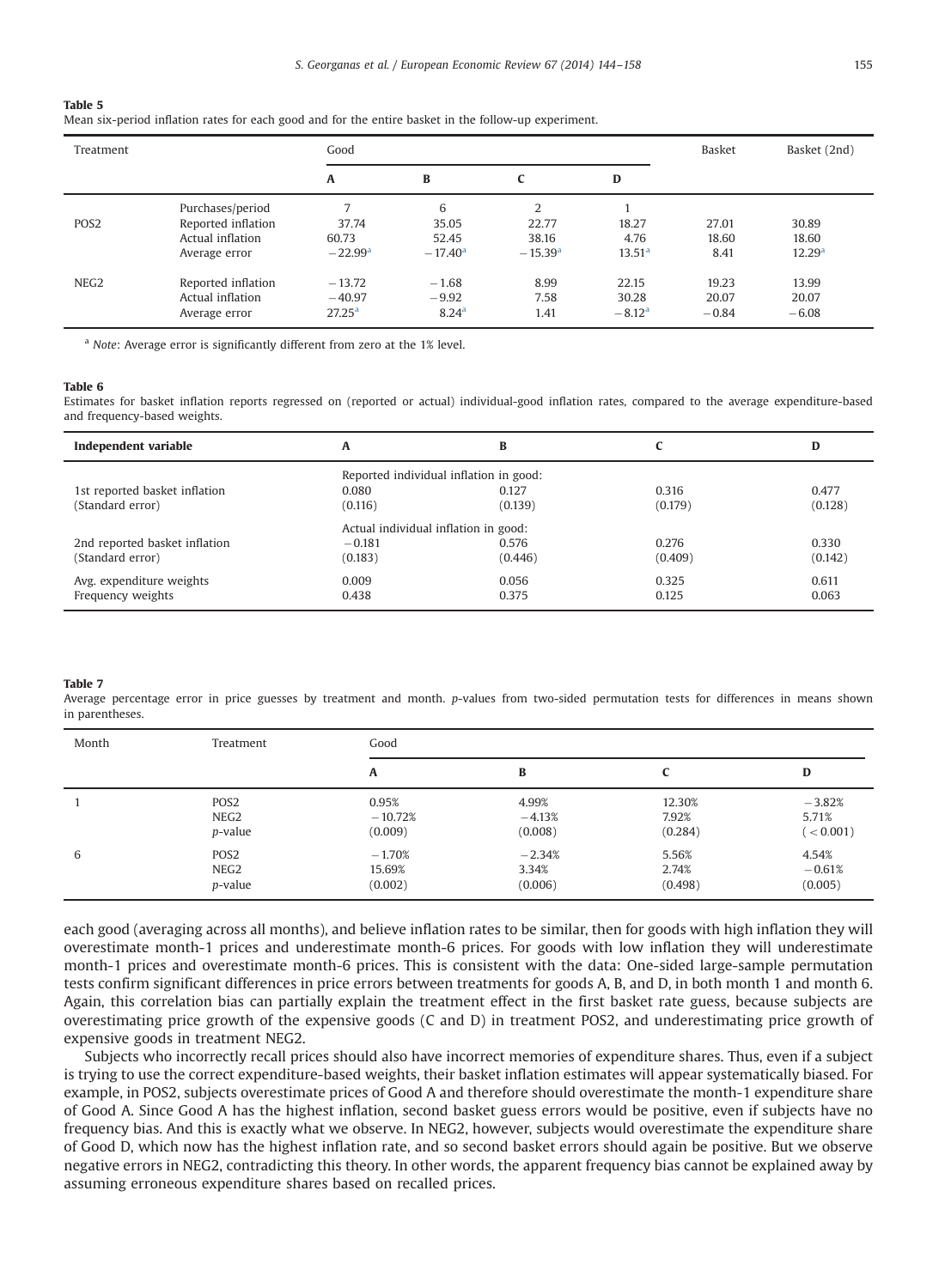<span id="page-12-0"></span>

Fig. 6. Actual inflation vs. a qualitative indicator of perceived inflation in the Euro area. Sources: European Commission and Eurostat.

We conclude that the existence of a frequency bias appears robust to details of the shopping experience, and whether subjects are aware that questions about inflation will follow. The magnitude of the frequency bias, however, is diminished when prices are more salient and subjects are more focused on inflation. There are two possible ways that the frequency bias could have been 'explained away' by the correlation bias—through biased recall of individual inflation rates, or through biased estimates of the expenditure weights—but our new experimental results reject either possibility. Thus, we conclude that the frequency bias is a persistent error in individuals' perceptions of basket inflation rates.

## 5. Suggestive evidence from survey data

Do biases observed in a hypothetical laboratory setting with college undergraduates extend to real-world inflation perceptions? We briefly examine inflation perceptions survey data in search of evidence that the frequency bias is in fact present. First, it has been well documented by surveys of European consumers' perceptions of inflation that general public throughout the EMU member countries perceived significantly higher inflation in the years 2002–2006 following the introduction of the euro (Fig. 6).<sup>30</sup> In general, prices of goods were rounded up after the conversion from local currencies to the euro. This meant that the prices of low-value but frequently purchased goods increased significantly (e.g. from 1.70 to 2 euro) while for more valuable but infrequently shopped goods the increase was insignificant (e.g. from 980.70 to 981 euro). In terms of total expenditure, this rounding effect was trivial; however, for individuals whose daily purchases became noticeably more expensive, the perceived effect was large. $31$ 

In a monthly survey conducted in Ohio for a shorter time period (August 1998 to November 2001), consumers were asked how much they think prices rose over the past 12 months. The average reported rate was 6 percent, while the actual increase in CPI was only 2.7 percent ([Bryan and Venkatu, 2001b\)](#page-13-0). But inflation rates for non-durable goods have been systematically higher than inflation rates for durable goods over the past twenty years, with the difference becoming large after 2002. Since non-durable goods are purchased more frequently, the frequency bias correctly predicts that consumers' perceptions of inflation over this time period are greater than the CPI inflation rate calculated using expenditure weights.

To expand on this argument, consider consumer experiences in the United States for the last two decades. There have been notable increases in the prices of low-price, everyday goods, e.g. food and beverage (3.1 percent), energy (4 percent), and transportation (2.6 percent), and a much smaller rise or even decline in the prices of the relatively expensive consumer goods, e.g. apparel (0.58 percent), audio-visual devices (0.4 percent), and information technology (-11.1 percent). The aggregate effect is a relatively low overall CPI inflation rate. Consumers more frequently experienced the goods with higher inflation rates, however, leading to the apparent upward biases in inflation perceptions and expectations.

Although this correlation is merely suggestive, it does support the claim that the frequency bias observed in the lab may also impact inflation perceptions—and expectations—in the macroeconomy, making it a policy-relevant phenomenon.<sup>32</sup> A thorough investigation of the 'frequency weighted' price statistics using micro-data on inflation perception and shopping frequency of individual goods would be an interesting topic for future research.

 $30\,$  In this survey, participants are asked "How do you think prices have developed in the last 12 months?" and are given possible answers "risen a lot", "risen moderately", "risen slightly", "stayed about the same", and "fallen". The reported indicator is a linear combination of the frequency of responses given to each answer.

<sup>&</sup>lt;sup>31</sup> See [Del Giovane and Sabbatini \(2008\),](#page-13-0) for example.

 $32$  It is interesting to note that although we observe frequency bias in average consumers, professional forecasters do not appear to exhibit any such bias. In fact, professional inflation forecasts are generally accurate (e.g. [Keane and Runkle, 1990](#page-14-0)). However, consumers only occasionally pay attention to news reports of inflation forecasts ([Carroll, 2003\)](#page-13-0). In most macro policy applications, what matters is consumers' inflation perceptions. It is in the failure to predict the consumers' responses that policymakers' models may suffer in predictive power. It is for this reason that policymakers should care about the existence of the frequency bias.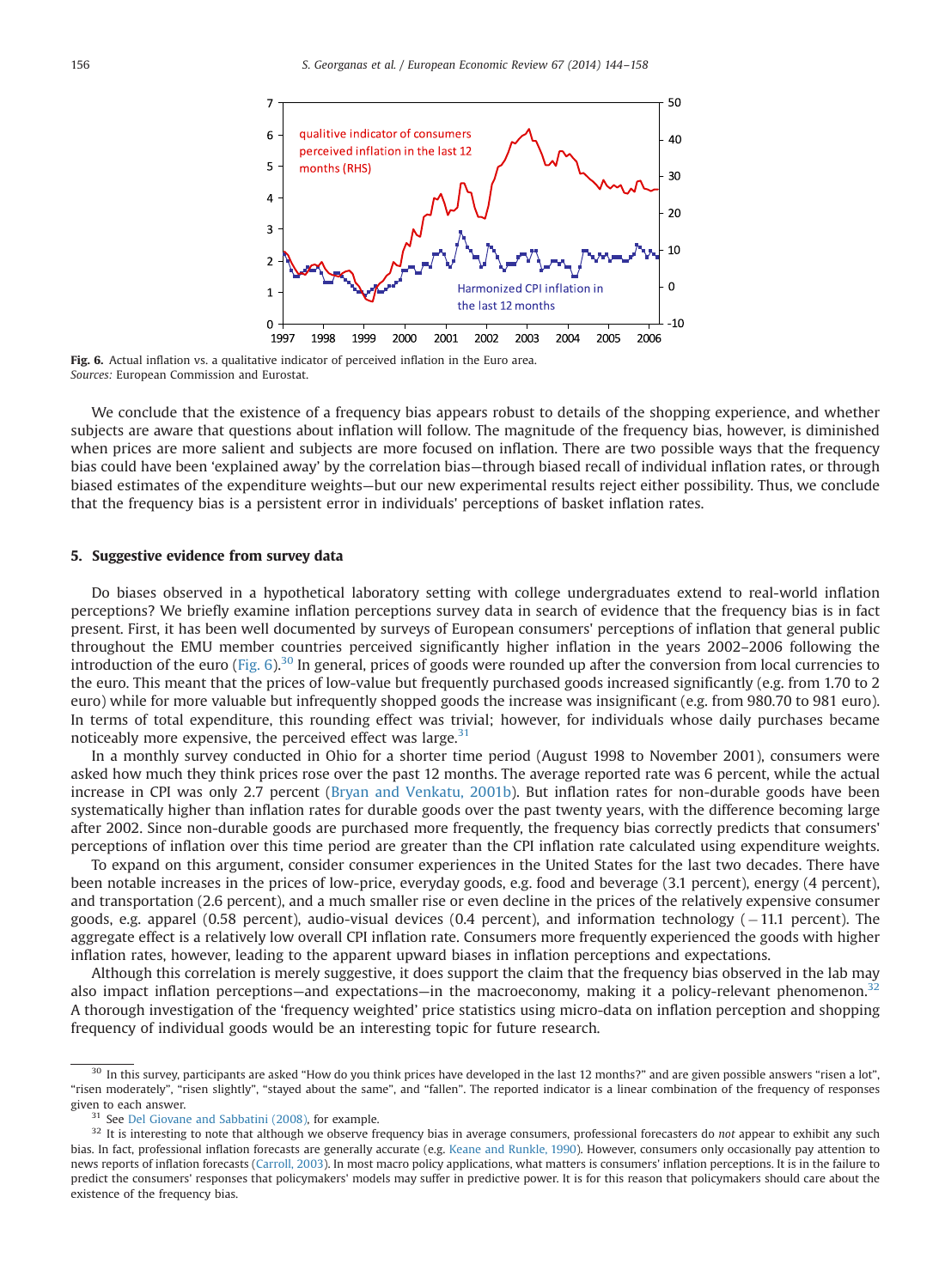#### <span id="page-13-0"></span>6. Discussion and future research

We have shown that people misperceive inflation in a controlled lab experiment, biasing their perceptions of economywide inflation toward the inflation rates of the more-frequently purchased goods. One implication is that macroeconomic analysts should consider adjusting for the frequency bias in inflation perceptions. In this sense, our paper provides experimental evidence supporting a modified version of Brachinger's (2008) Index of Perceived Inflation, in which the frequency bias is weakened ( $\alpha$  < 1) and loss aversion is ignored ( $c=1$ ).

An open question is whether the frequency bias is attenuated with experience. Although our experiment cannot address this question, we conjecture that adjustments in perceptions would be very slow. Learning is fastest when feedback about mistakes is clear (see [Weber, 2003](#page-14-0) e.g.). Small mistakes in consumption-savings decisions, however, are unlikely to provide informative negative feedback. Thus, consumers will feel little to no pressure to adapt their method of aggregation. The field evidence also suggests no attenuation of the bias over time. We hypothesize that the accuracy of expert forecasts ([Keane and](#page-14-0) [Runkle, 1990](#page-14-0)) does not come from recalling past shopping experiences, but rather from considering prices and inflation analytically.

The frequency bias that was documented in the present study may also be present in other situations where agents have to aggregate different pieces of relevant information to form a perception of current trends. Investors in financial markets observe the movement of individual prices in multiple occasions over a given time period. As far as the frequency of price information they get about specific shares is not equal to the weight they have in the general index, investors' perceptions of the general trends in the stock market could be biased. Another example can be found in the field of mass media: Receivers of news will get the same news item multiple times, which might bias their perception of reality. Such a phenomenon can be relevant in the field of political economy. Suppose a given candidate has one good and one bad characteristic. Even voters with neutral priors might underestimate the relative merits of this candidate if they receive reminders about the negative characteristic more frequently than they receive reminders about the positive one. This justifies the extensive use of advertising in political campaigns. An extensive study of such questions remains for future research.

#### Acknowledgments

The authors thank John Duffy, Richard Lowery, James Peck, Julia Thomas and Huanxing Yang for their helpful comments. Healy gratefully acknowledges support from the National Science Foundation, under award #SES-0847406.

## Appendix A. Supplementary data

Supplementary data associated with this article can be found in the online version at [http://dx.doi.org/10.1016/j.](http://dx.doi.org/10.1016/j.euroecorev.2014.01.014) [euroecorev.2014.01.014](http://dx.doi.org/10.1016/j.euroecorev.2014.01.014).

## References

- [Adam, K., 2007. Experimental evidence on the persistence of output and inflation. Econ. J. 117 \(April \(520\)\), 603](http://refhub.elsevier.com/S0014-2921(14)00022-1/sbref1)–636.
- [Bates, J.M., Gabor, A., 1986. Price perception in creeping inflation: report on an enquiry. J. Econ. Psychol. 7, 291](http://refhub.elsevier.com/S0014-2921(14)00022-1/sbref2)–314.
- Bernanke, B.S., 2007. Inflation expectations and inflation forecasting. Speech at NBER Summer Institute Monetary Economics Workshop.
- [Blanchard, O., Dell'Ariccia, G., Mauro, P., 2010. Rethinking macroeconomic policy. J. Money Credit Bank. 42, 199](http://refhub.elsevier.com/S0014-2921(14)00022-1/sbref4)–215.

Blanchflower, D.G., MacCoille, C., 2009. The formation of inflation expectations: an empirical analysis for the U.K., NBER working paper no. 15388.

- Brachinger, H.W., 2008. A new index of perceived inflation: assumptions method and application to Germany 29, 433–457.
- Bryan, M.F., Venkatu, G., November 2001a. The Curiously Different Inflation Perspectives of Men and Women. Technical Report, The Federal Reserve Bank of Cleveland.

Bryan, M.F., Venkatu, G., October 2001b. The Demographics of Inflation Opinion Surveys. Technical Report, The Federal Reserve Bank of Cleveland.

Burke, M.A., Manz, M., 2011. Economic Literacy and Inflation Expectations: Evidence from a Laboratory Experiment. Discussion Paper No. 11-8, Research Center for Behavioral Economics, Federal Reserve Bank of Boston.

[Camerer, C.F., 1992. The rationality of prices and volume in experimental markets. Organ. Behav. Hum. Decis. Process. 51 \(March \(2\)\), 237](http://refhub.elsevier.com/S0014-2921(14)00022-1/sbref10)–272.

[Carroll, C.D., 2003. Macroeconomic expectations of households and professional forecasters. Q. J. Econ. 118 \(1\), 269](http://refhub.elsevier.com/S0014-2921(14)00022-1/sbref11)–298.

[Chambers, C.P., Healy, P.J., 2012. Updating toward the signal. Econ. Theory 50, 765](http://refhub.elsevier.com/S0014-2921(14)00022-1/sbref12)–786.

[Del Giovane, P., Sabbatini, R., 2008. The Euro Inflation and Consumers' Perceptions: Lessons from Italy. Springer-Verlag, Berlin.](http://refhub.elsevier.com/S0014-2921(14)00022-1/sbref13)

- [Del Missier, F., Ranyard, R., Pietroni, A., 2008. Fruitful interactions between psychology and behavioral economics: the case of perceived inflation. Sist. Intell.](http://refhub.elsevier.com/S0014-2921(14)00022-1/sbref14) [20, 39](http://refhub.elsevier.com/S0014-2921(14)00022-1/sbref14)–56.
- [Duffy, D., Lunn, P.D., 2009. The misperception of inflation by Irish consumers. Econ. Soc. Rev. 40 \(2\), 139](http://refhub.elsevier.com/S0014-2921(14)00022-1/sbref15)–163.

Fluch, M., Stix, H., 2005. Perceived inflation in Austria—[extent, explanations, effects. Monet. Policy Econ. 3, 22](http://refhub.elsevier.com/S0014-2921(14)00022-1/sbref16)–47.

Fréchette, G.R., 2009. Laboratory experiments: professionals versus students, New York University working paper.

[Garner, A.C., 1982. Experimental evidence on the rationality of intuitive forecasts. In: Smith, V.L. \(Ed.\), Research in Experimental Economics, vol. 2. , J.A.I.](http://refhub.elsevier.com/S0014-2921(14)00022-1/sbref18) [Press, Greenwich, pp. 113](http://refhub.elsevier.com/S0014-2921(14)00022-1/sbref18)–128.

- [Hey, J.D., 1994. Expectations formation: rational or adaptive or](http://refhub.elsevier.com/S0014-2921(14)00022-1/sbref19)…?. J. Econ. Behavior Organ. 25 (December (3)), 329–350.
- [Huber, O.W., 2011. Frequency of price increases and perceived inflation. An experimental investigation. J. Econ. Psychol. 32, 651](http://refhub.elsevier.com/S0014-2921(14)00022-1/sbref20)–661.

[Jonung, L., 1981. Perceived and expected rates of inflation in Sweden. Am. Econ. Rev. 71, 961](http://refhub.elsevier.com/S0014-2921(14)00022-1/sbref21)–968.

[Jonung, L., Laidler, D., 1988. Are perceptions of inflation rational? Some evidence for Sweden. Am. Econ. Rev. 78 \(5\), 1080](http://refhub.elsevier.com/S0014-2921(14)00022-1/sbref22)–1087.

[Jungermann, H., Brachinger, H.W., Belting, J., Grinberg, K., Zacharias, E., 2007. The Euro changeover and the factors influencing perceived inflation. J. Cons.](http://refhub.elsevier.com/S0014-2921(14)00022-1/sbref23) [Policy 30, 405](http://refhub.elsevier.com/S0014-2921(14)00022-1/sbref23)–419.